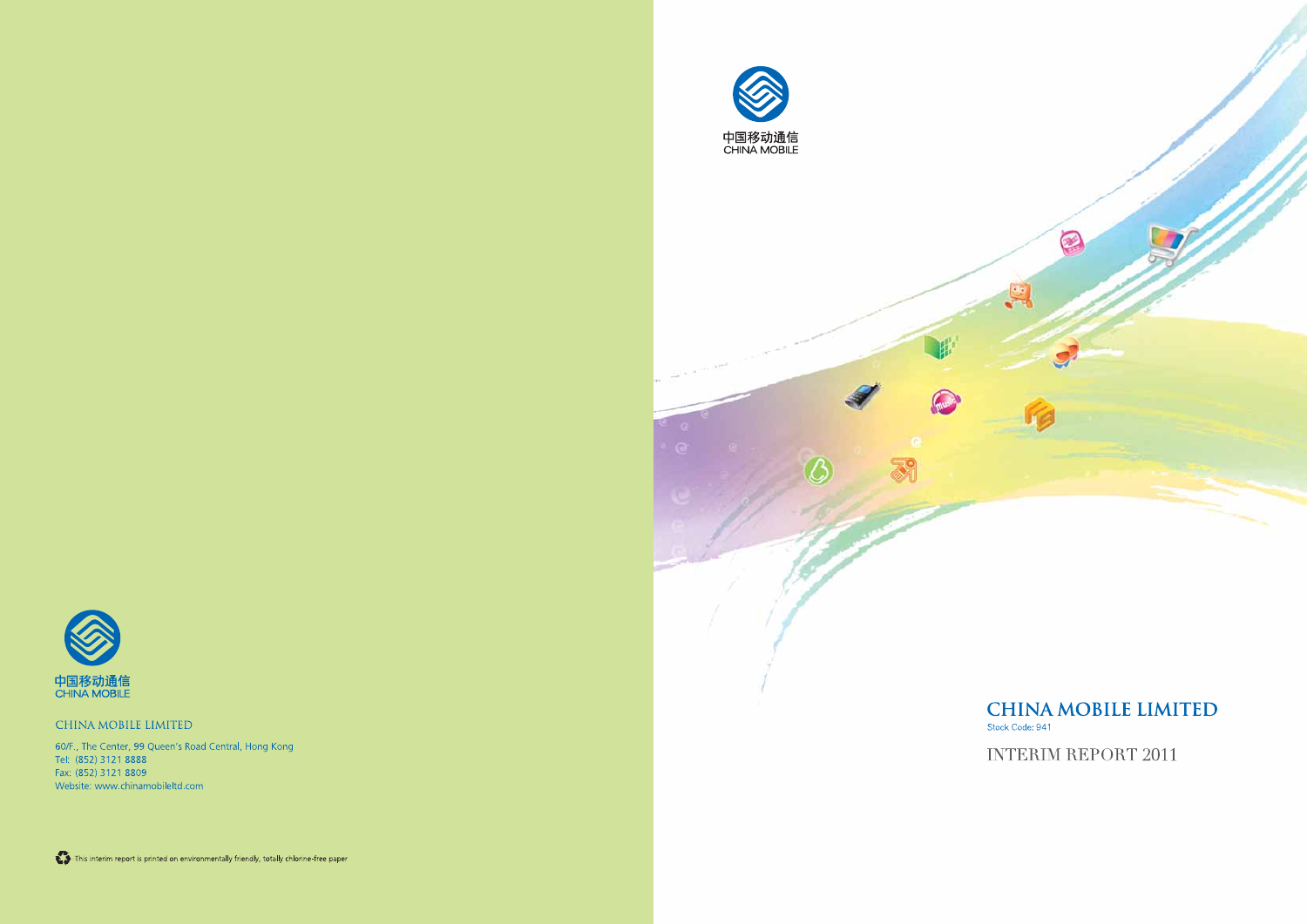# **Contents**

- 01 Chairman's Statement
- 05 Interim Financial Report
- 05 Unaudited Consolidated Statement of Comprehensive Income<br>07 Unaudited Consolidated Balance Sheet
- 07 Unaudited Consolidated Balance Sheet<br>09 Unaudited Consolidated Statement of C
- 09 Unaudited Consolidated Statement of Changes in Equity<br>10 Unaudited Condensed Consolidated Cash Flow Statemen
- 10 Unaudited Condensed Consolidated Cash Flow Statement<br>11 Notes to the Unaudited Interim Financial Report
- Notes to the Unaudited Interim Financial Report
- 24 Independent Review Report
- 25 Discussion of Selected Items in the Interim Results
- 26 Other Information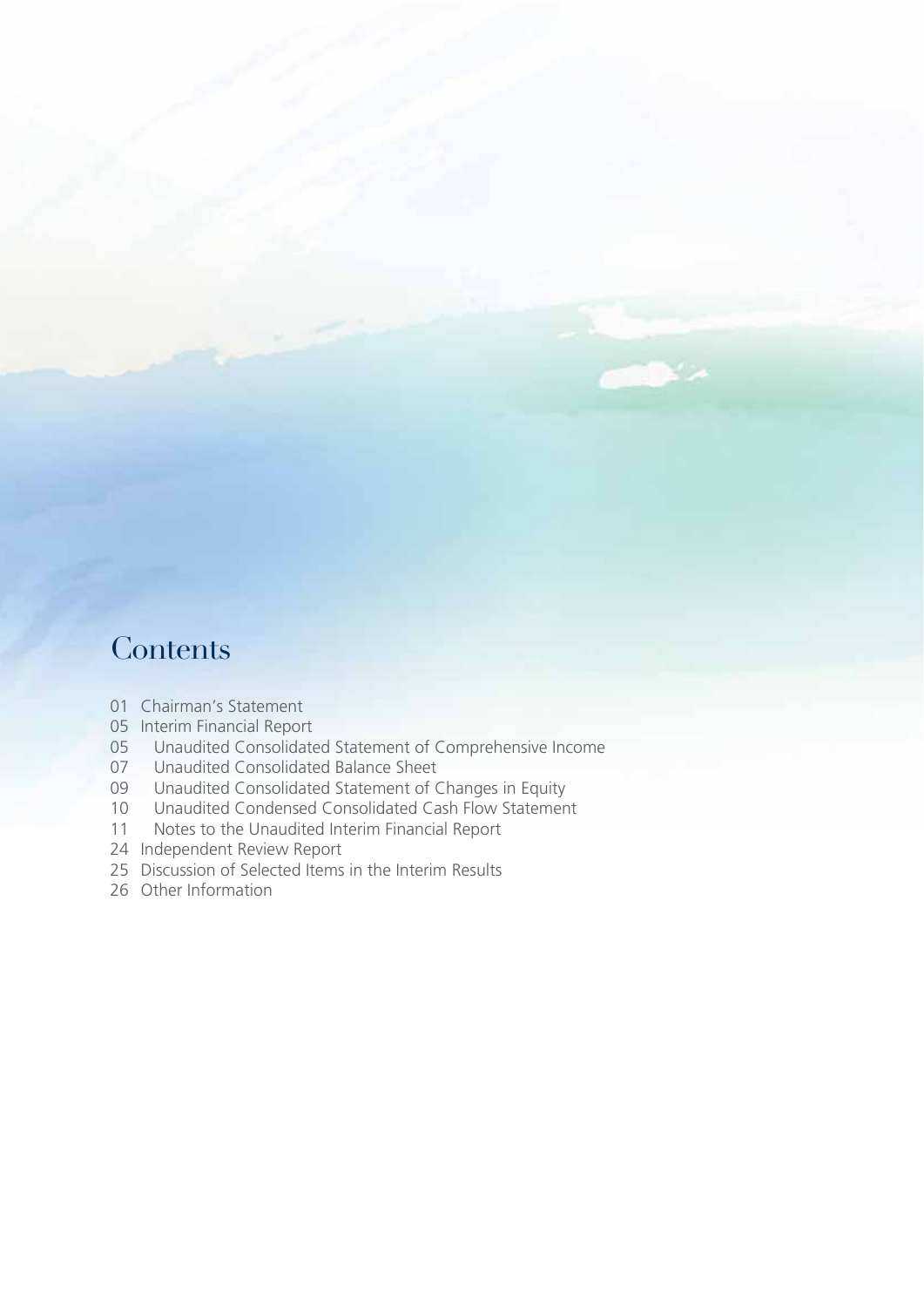

#### Dear Shareholders,

The Group made positive strides in the first six months of 2011, against the backdrop of China's steady and fast economic growth. At the same time, we faced intensified market competition and impact on the traditional telecommunications industry from the convergence of industries. The Group responded by adhering to its principles of sustainable development, rational competition and innovation, and fully leveraged its core strengths, including the world's largest scale mobile network and customer base, good network quality and premium customer service. Implementing that strategy, the Group continued to expand the share of daily life services for individual customers and the share of information services for companies and industries in the reporting period. Overall, the Group achieved sustained healthy growth and maintained its leading position in the industry, underpinned by its continuously improving revenue structure.

#### FINANCIAL RESULTS

For the six months ended 30 June 2011, the Group's operating revenue maintained favorable growth, reaching RMB250.1 billion, up 8.8% over the same period last year. Revenue from the value-added business contributed 32.2% of operating revenue, reaching RMB80.4 billion and up 18.5% over the same period last year. The wireless data business achieved revenue of RMB19.3 billion, an increase of 42.8% over the same period last year. Continuing to lead the industry in terms of profitability, the Group's profit margin reached 24.5%, and profit attributable to shareholders increased 6.3% over the same period last year to RMB61.3 billion. EBITDA rose 6.5% over the same period last year to RMB124.2 billion, with EBITDA margin reaching 49.6%. Basic earnings per share grew 6.3% over the same period last year to RMB3.05. Underpinned by its sound capital structure, solid financial position and strong cash flow generating capability, the Group is favorably positioned to manage risks and achieve sustainable growth.

#### BUSINESS DEVELOPMENT

In the first six months of 2011, the Group maintained relatively good momentum in its business development. The Group has seen notable growth in new customer additions. Its total customer base exceeded 610 million by the end of the reporting period, with a net addition of 32.77 million customers and the mid-to high-end customer base remaining stable. In the meantime, the number of corporate customers continued to climb steadily, reaching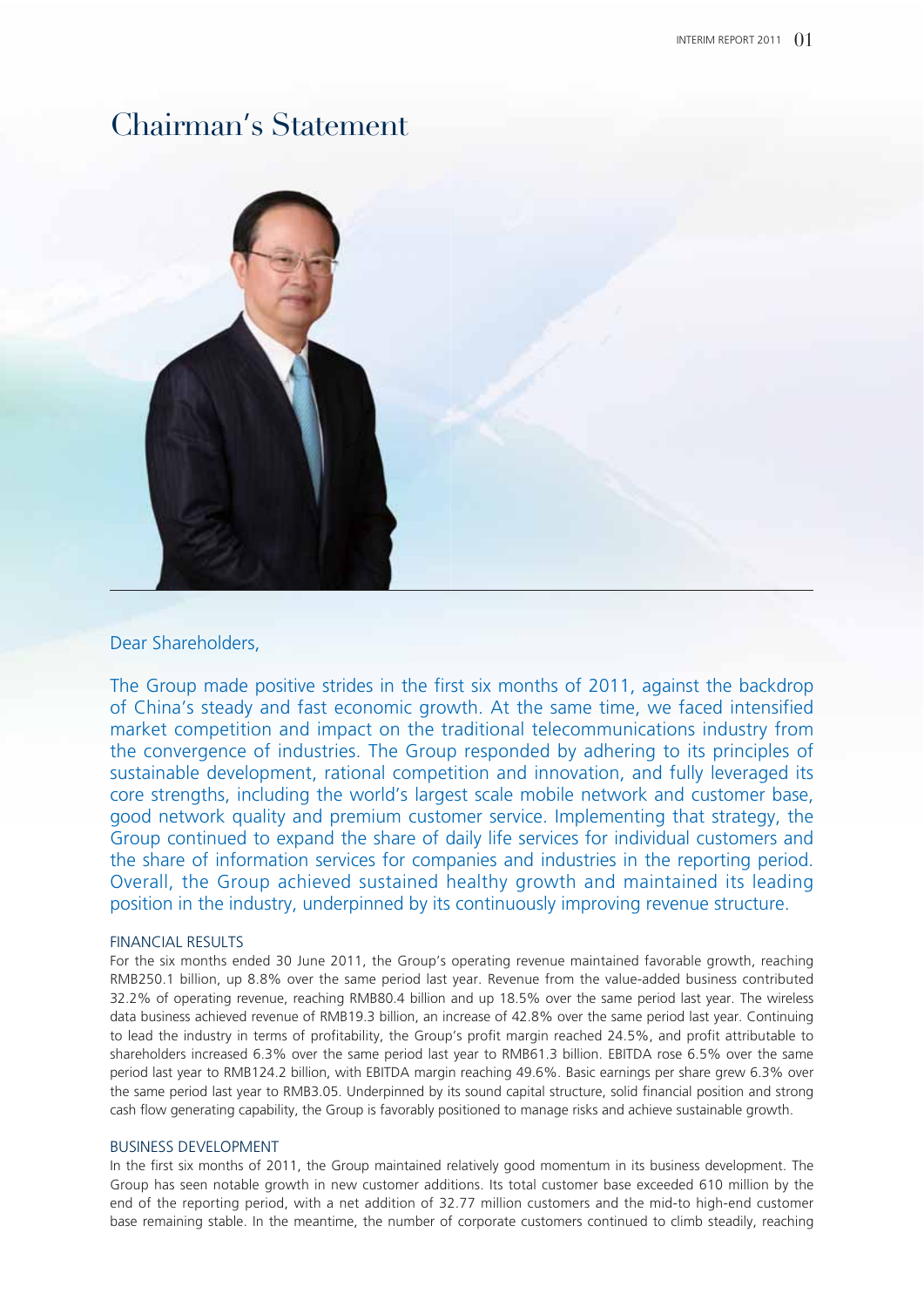3.1 million. Voice usage volume continued to increase. Total voice usage volume was 1,886.5 billion minutes, up 13.3% over the same period last year. Average minutes of usage per user per month (MOU) reached 528 minutes and average revenue per user per month (ARPU) was RMB70. The 3G customer base grew rapidly. By the end of the reporting period, the Group had 35.03 million 3G customers, continuing to boast the highest number of customers in the 3G market.

The value-added services business grew rapidly, with SMS and MMS maintaining steady growth, and Wireless Music, Mobile Reading, Mobile Gaming and Mobile Video all enjoying increases in customer bases and revenue. Wireless data business grew rapidly and continued to demonstrate high growth momentum. Accounting for 7.7% of total operating revenue, this revenue stream has become an important driver of the Group's growth.

Leveraging the advantages of our large customer base and network size, we continued to expand to new areas and explore new business models in order to effectively push forward our business development in mobile Internet and the "Internet of Things". We furthered Mobile Market's viability as a one-stop shop for applications development and downloads and as a comprehensive sales platform, and we accelerated the integration of its value chain as well as the process of its internationalization. These all helped Mobile Market maximize its impact on the mobile Internet field. By the end of June 2011, Mobile Market had 86 million registered customers and 2.4 million registered developers, among whom 890,000 active developers already had their applications put on-line. In the first six months of 2011, 260 million application downloads were recorded. Mobile Market has become the largest shopping mall for Chinese application software in the world. For the "Internet of Things", the Group proactively explored various sales and marketing models, promoted the usage of application templates and standardization of products, and improved its product portfolio management. The Group further strengthened cooperation with local governments to vigorously promote the building of "Wireless City". The governments of over 130 cities in 25 provinces have signed cooperation agreements with the Group to establish "Wireless City" which is widely used in hosting government web portals, energy management programs, intelligent traffic control and digital communities. This helps enrich application variety and increase our customer loyalty.

Adhering to our mantra of "Customers are our priority, quality service is our principle", the Group undertook a series of programs to improve customer satisfaction. New measures were taken to better protect customer rights, such as improving transparency of spending for customers. In the first six months of 2011, we had the lowest monthly rate of complaints from customers among all our peers in the country.

#### NETWORK DEVELOPMENT AND EVOLUTION

The Group is committed to the belief that network quality is the lifeline of a telecommunications company. To cope with the trend of booming mobile data traffic resulting from the popularization of intelligent terminals, we proactively sought to implement a forward-looking and well-coordinated "Four Networks" development strategy, under which we allocated our resources in a scientific way and strengthened network construction according to the different technological features and capacities of 2G, 3G (TD-SCDMA), WLAN and the future TD-LTE networks. And in so doing, we were able to ensure that our overall network quality continued to lead the industry.

The Group further expanded WLAN coverage to include over one million access points by the end of June 2011. At the same time, we continued to enhance our WLAN's operating quality and its capacity to carry data, which helped divert the wireless data traffic effectively. In the first six months of 2011, the dataflow on our WLAN accounted for almost 50% of our wireless data traffic.

The 3G network built by our parent company with our assistance currently covers all the county-level and above cities in China. Good network quality was achieved through network optimization and enhanced continuous coverage of 3G network in heavily trafficked areas.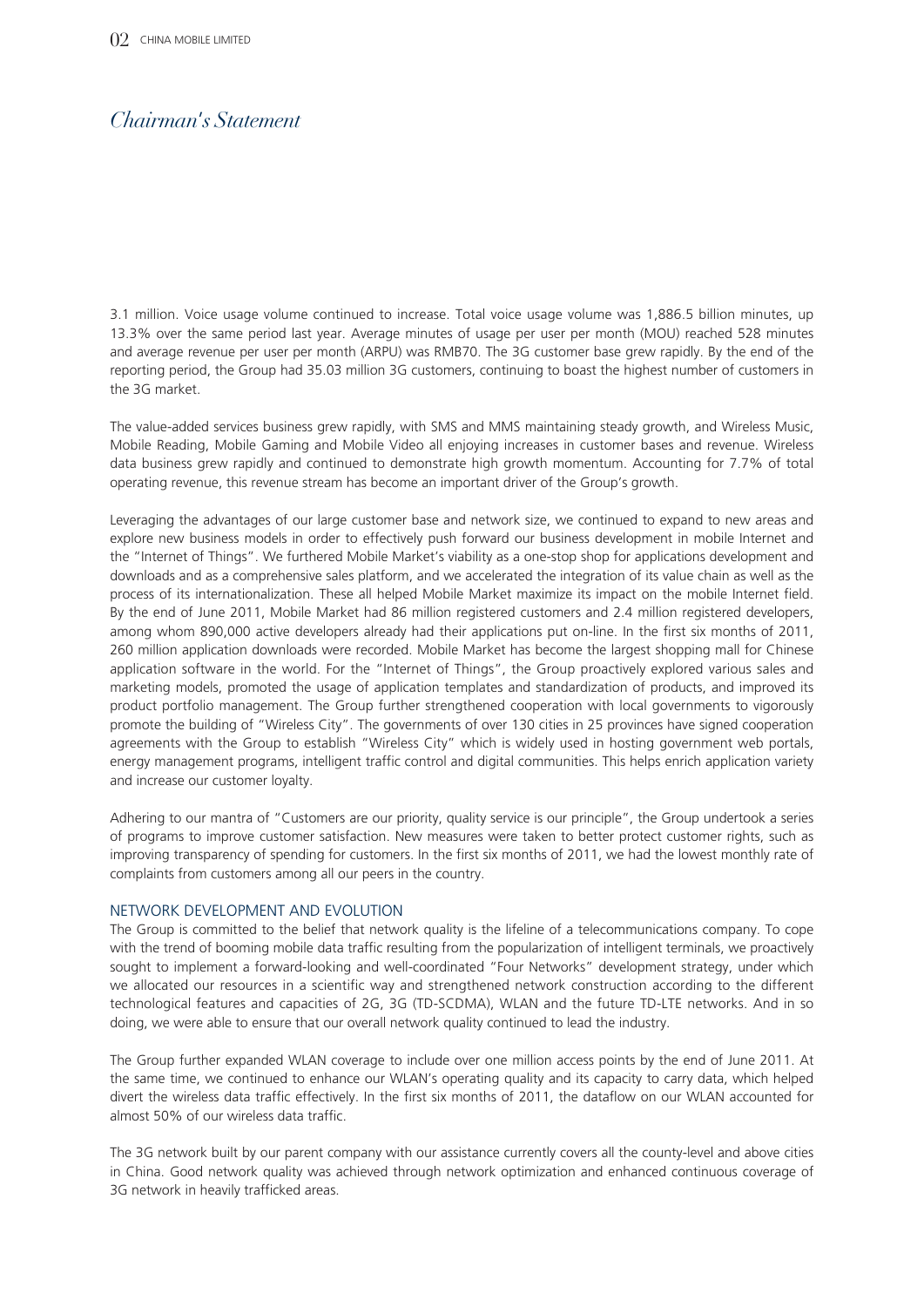We have actively promoted home-grown innovation and have made significant progress on TD-LTE. In the first six months of 2011, our large scale testing of TD-LTE across six cities and the showcase TD-LTE network in Beijing progressed on schedule. This year, together with international mobile operators, we introduced the "Global TD-LTE Initiative" which was subsequently endorsed by 24 mobile operators, forming a common ground for the industry to take forward the global commercialization of TD-LTE.

#### CORPORATE MANAGEMENT AND GOVERNANCE

In 2011, we continued to look for ways to further streamline our low-cost, highly efficient operations. A centralized management model has been implemented across multiple operational fronts including financial management, network maintenance, equipment procurement, customer service, brand building and new business operations. The Group's subsidiary, China Mobile International Limited, has been established and started operations, and our terminal company was restructured, signifying that the Group has made a substantive step towards specialized functional operations as part of its management strategy.

Abiding by corporate governance principles of integrity, transparency, openness and high efficiency, the Company has instituted a sound governance structure and taken practical measures to ensure best corporate governance practices. In the first six months of 2011, we carried out thorough internal financial audit, internal control audit and risk evaluation. The Group also conducted special audits focusing on certain high risk areas in order to improve and optimize management systems. The Group further enhanced its closed-loop management systems to avoid material operational risks. These improvements will help the Group achieve long-term, sustainable and healthy development.

#### APPOINTMENT OF DIRECTOR

On 26 July 2011, the Board of Directors of the Company was pleased to announce that, as proposed by the Nomination Committee of the Company and after review and approval by the Board, Mr. Xi Guohua was appointed as Executive Director and Vice Chairman of the Company. We firmly believe that Mr. Xi Guohua's expertise and extensive experience in telecommunications business management, operation and technology will be of great value to the Company. I take this opportunity to welcome him as a member of the Board.

#### CORPORATE SOCIAL RESPONSIBILITY AND SUSTAINABLE DEVELOPMENT

The Group attaches great importance to corporate social responsibility. In the first instance, the Group makes a solid contribution to society by providing an extensive and reliable network and narrowing the digital divide. In addition, the Group has done its part to address climate change and has participated in various philanthropic initiatives. During the first half of 2011, in the wake of several natural disasters such as the earthquake in Yunnan province and the heavy rains in southern China, we acted swiftly to provide emergency telecommunications service and ensure the smooth flow of mobile telecommunications, which were essential to the relief work conducted in affected areas. Fully committed to energy saving and emissions reduction, we furthered our "Green Action Plan" by promoting energysaving technologies and innovations in various areas of our operations, including adopting precision temperature control in facility rooms, and using solar, wind and other natural energy for power supply in our telecommunications base stations. Our power consumption per unit of telecommunications traffic decreased by 8.7% over the same period last year. Through the China Mobile Charity Foundation and other philanthropic activities, we contributed to education support, childcare and poverty aid, among which, the "Warm China 12.1 Fund – China Mobile Care Operation", has financed 14,292 children who are either living in extreme poverty condition or are orphans who lost their parents to AIDS.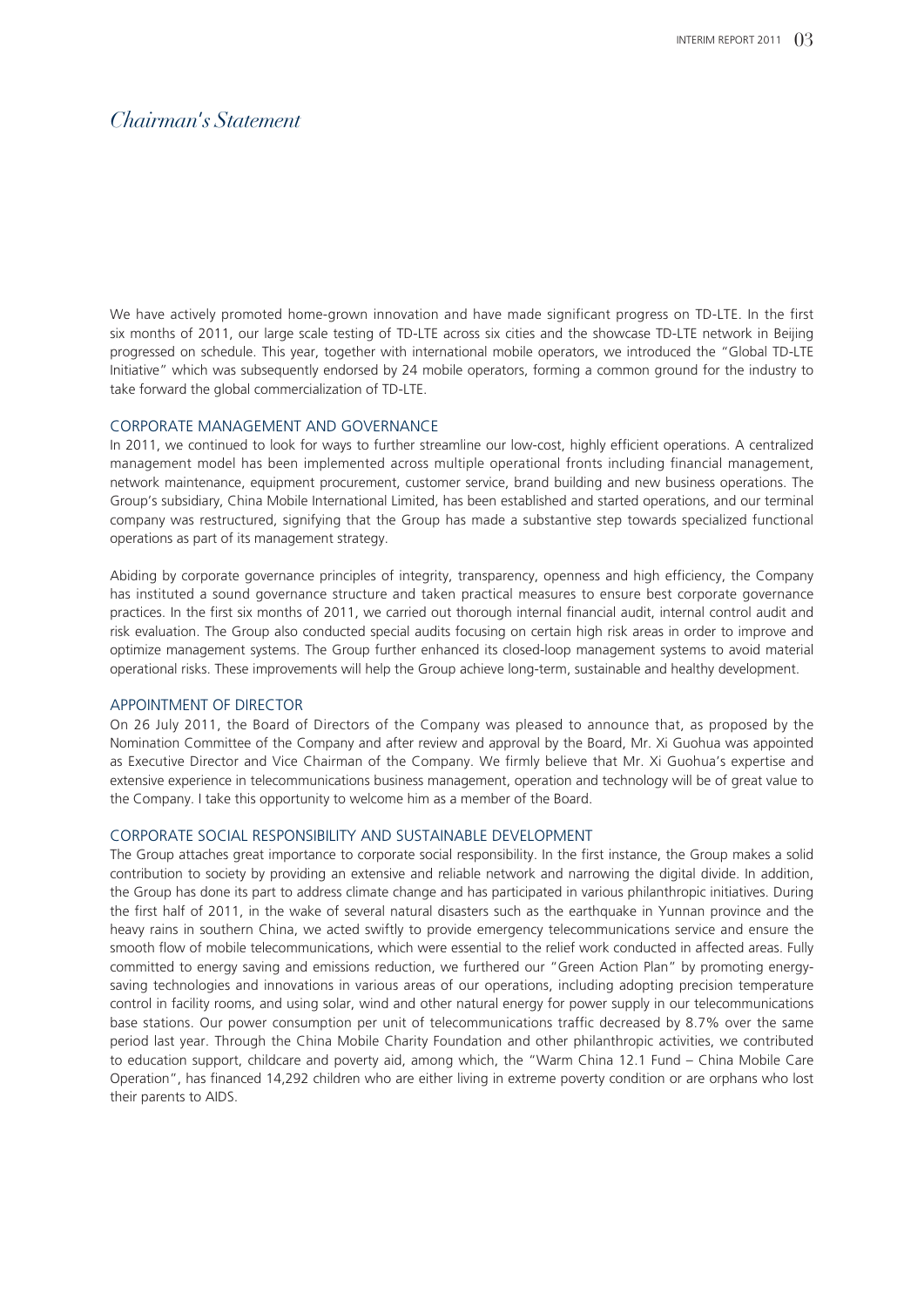#### AWARDS AND RECOGNITION

In the first half of 2011, our achievements continued to be recognized. The Company was again included and ranked 16th in the Financial Times' "FT Global 500", and moved up to 34th from 38th place last year on Forbes Magazine's "Global 2000" list. The China Mobile brand was named one of "BRANDZTM Top 100 Most Powerful Brands" by Millward Brown and Financial Times for the sixth consecutive year, and the brand value increased by 9% and ranked 9th among all companies considered. In the same period, Standard & Poor's and Moody's kept our corporate credit rating at AA-/Outlook Stable and Aa3/Outlook Positive respectively, in line with China's sovereign credit rating.

#### DIVIDENDS

In view of the Group's good profitability in the first six months of 2011 and taking into consideration its long-term future development, based on the dividend payout guidance for the full year of 2011, the Board declared an interim dividend of HK\$1.580 per share for the six months ended 30 June 2011.

The Board is of the view that the Company's good profitability and strong cash flow generating capability will continue to support the future sustainable development of the Company and provide shareholders with a favorable return.

#### FUTURE OUTLOOK

Cross-industry competition arising from the convergence of industries, intensified competition among the traditional telecommunications industry players and the slowdown of growth all present the Group with challenges. At the same time, the continuous development of the national economy and increasing domestic consumption will further boost demand for telecommunications and information services. Favorable external factors such as the Chinese government's support for home-grown telecommunications technology will gradually fuel the Group's future development. The vigorous growth of mobile Internet and the popularization of the "Internet of Things" will also present us with a broad range of opportunities.

Facing both opportunities and challenges, we will fully implement our sustainable development strategy, pushing for constant innovation and the realization for added value through cost-effective operations. We will expand into new areas and lead the development of mobile Internet and "Internet of Things" to achieve greater scale, which we think will be essential to value creation and growth going forward. We will explore new models to build compatible and integrated platforms to offer win-win opportunities and future competitive advantages. We will strengthen our customer service orientation and business innovation to solidify our leading position in the market. We will build high quality, efficient, forward looking, integrated and open networks. At the same time, we will continue promoting the operation of 3G networks. Leveraging our international influence, we will accelerate the worldwide development of TD-LTE technology.

We will look for appropriate investment opportunities in an active but cautious manner to broaden our presence in the telecommunications market. As always, we will strive to create value for our shareholders.

**Wang Jianzhou**

*Chairman*

Hong Kong, 18 August 2011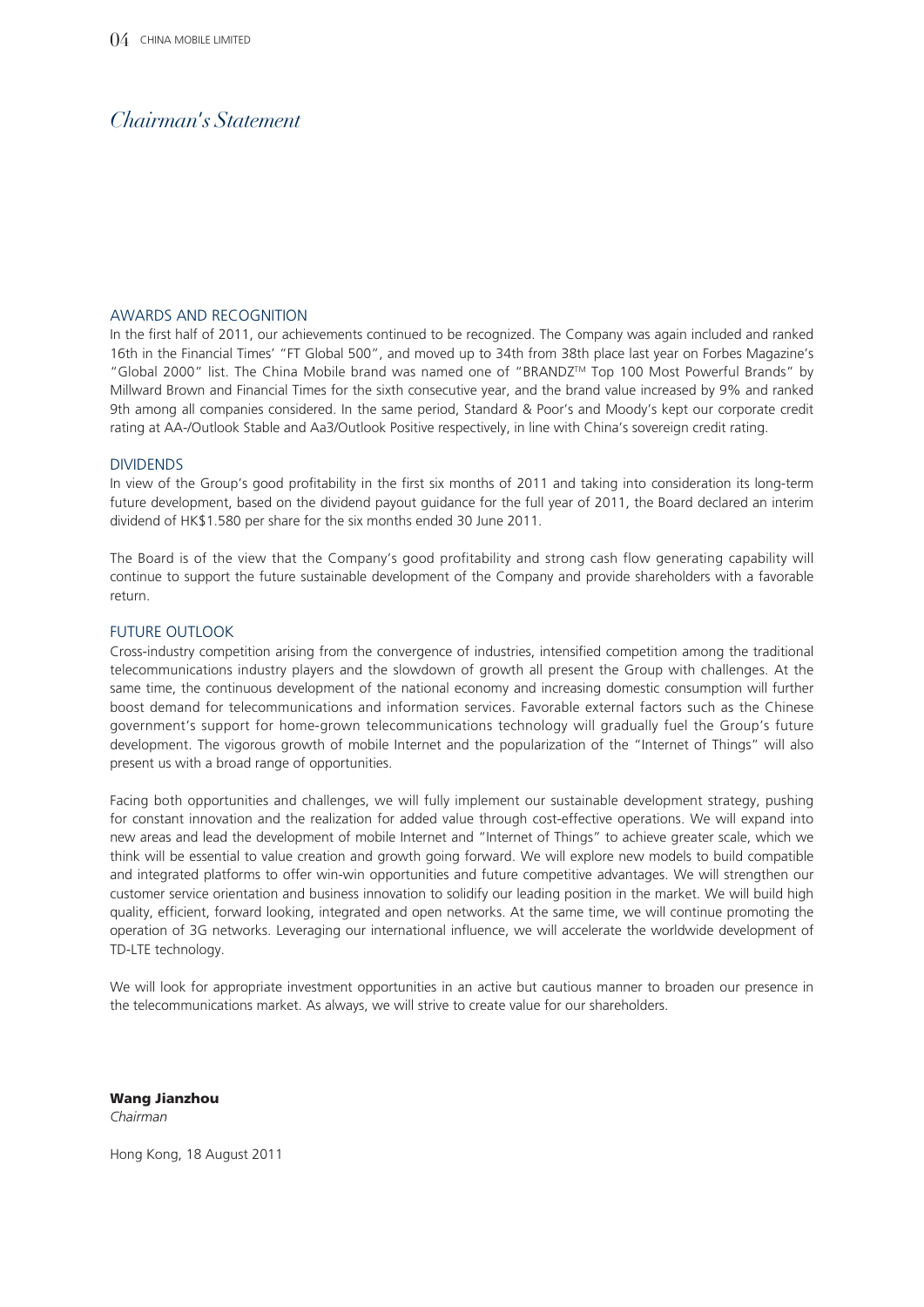# Interim Financial Report

### UNAUDITED CONSOLIDATED STATEMENT OF COMPREHENSIVE INCOME

*for the six months ended 30 June 2011 (Expressed in Renminbi)*

|                                                                                                             | <b>Six months ended 30 June</b> |                    |                    |  |
|-------------------------------------------------------------------------------------------------------------|---------------------------------|--------------------|--------------------|--|
|                                                                                                             |                                 | 2011               | 2010               |  |
|                                                                                                             | <b>Note</b>                     | <b>RMB</b> million | <b>RMB</b> million |  |
|                                                                                                             |                                 |                    |                    |  |
| <b>Operating revenue (Turnover)</b>                                                                         | $\overline{4}$                  |                    |                    |  |
| Usage and monthly fees<br>Value-added services fees                                                         |                                 | 157,367            | 151,807            |  |
|                                                                                                             |                                 | 80,448             | 67,909             |  |
| Other operating revenue                                                                                     |                                 | 12,265             | 10,102             |  |
|                                                                                                             |                                 | 250,080            | 229,818            |  |
| <b>Operating expenses</b>                                                                                   |                                 |                    |                    |  |
| Leased lines                                                                                                |                                 | 2,295              | 1,805              |  |
| Interconnection                                                                                             |                                 | 11,379             | 10,684             |  |
| Depreciation                                                                                                |                                 | 48,361             | 42,259             |  |
| Personnel                                                                                                   |                                 | 13,107             | 11,128             |  |
| Other operating expenses                                                                                    |                                 | 99,952             | 90,545             |  |
|                                                                                                             |                                 | 175,094            | 156,421            |  |
| <b>Profit from operations</b>                                                                               |                                 | 74,986             | 73,397             |  |
| Other net income                                                                                            |                                 | 778                | 922                |  |
| Non-operating net income                                                                                    |                                 | 222                | 270                |  |
| Interest income                                                                                             |                                 | 3,563              | 2,631              |  |
| Finance costs                                                                                               |                                 | (339)              | (619)              |  |
| Share of profit of associates                                                                               |                                 | 2,016              |                    |  |
| Share of loss of jointly controlled entity                                                                  |                                 | (2)                | (27)               |  |
|                                                                                                             |                                 |                    |                    |  |
| <b>Profit before taxation</b>                                                                               | 5                               | 81,224             | 76,574             |  |
| <b>Taxation</b>                                                                                             | 6                               | (19, 854)          | (18, 753)          |  |
| <b>PROFIT FOR THE PERIOD</b>                                                                                |                                 | 61,370             | 57,821             |  |
| Other comprehensive income for the period<br>Exchange differences on translation of financial statements of |                                 |                    |                    |  |
| overseas entities                                                                                           |                                 | (119)              | 20                 |  |
| Share of other comprehensive income in associates                                                           |                                 | (499)              |                    |  |
|                                                                                                             |                                 |                    |                    |  |
| <b>TOTAL COMPREHENSIVE INCOME FOR THE PERIOD</b>                                                            |                                 | 60,752             | 57,841             |  |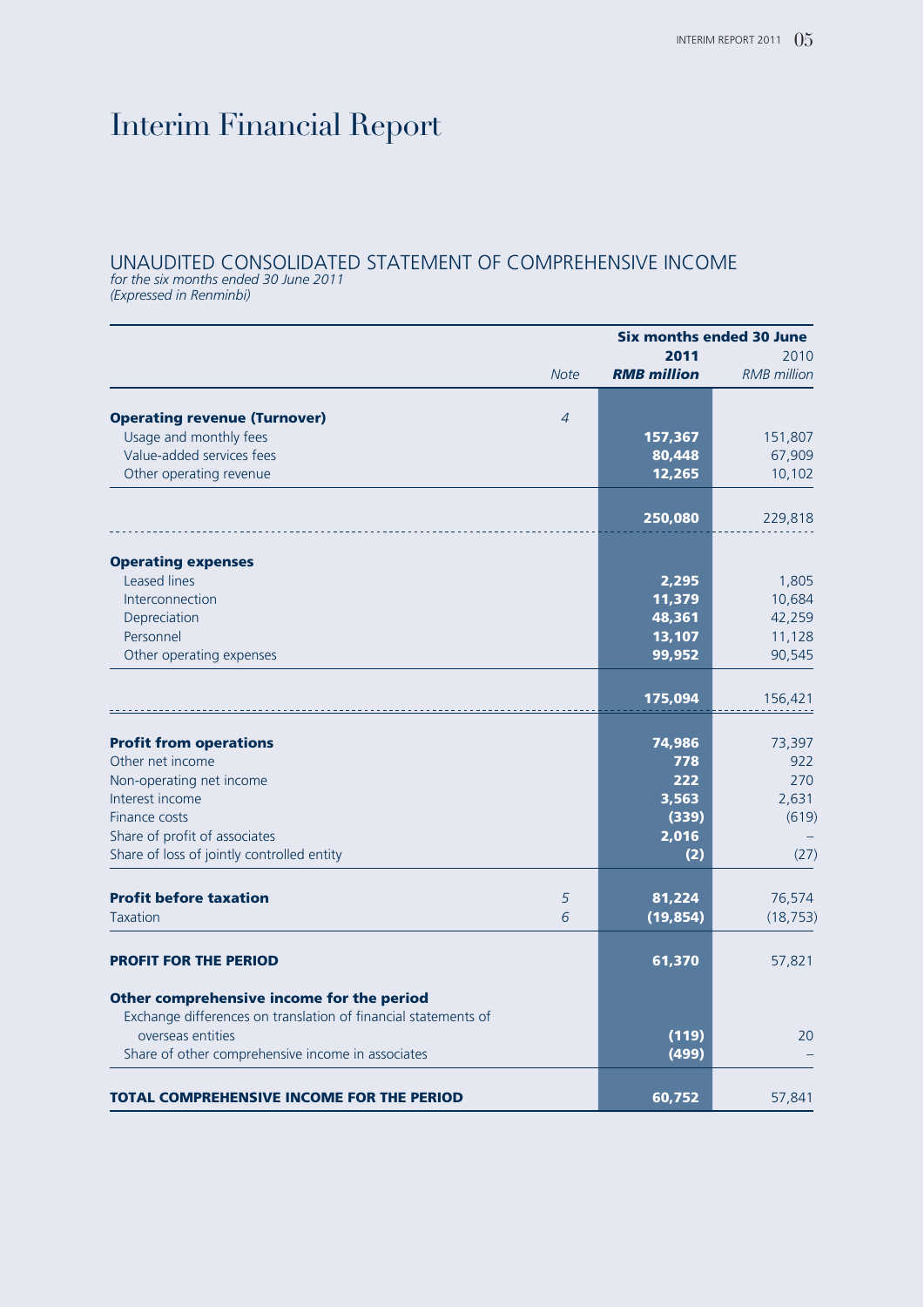### UNAUDITED CONSOLIDATED STATEMENT OF COMPREHENSIVE INCOME (CONTINUED) *for the six months ended 30 June 2011*

*(Expressed in Renminbi)*

|                                                                                                               | Six months ended 30 June   |                            |  |
|---------------------------------------------------------------------------------------------------------------|----------------------------|----------------------------|--|
| <b>Note</b>                                                                                                   | 2011<br><b>RMB</b> million | 2010<br><b>RMB</b> million |  |
| <b>Profit attributable to</b>                                                                                 |                            |                            |  |
| Equity shareholders of the Company<br>Non-controlling interests                                               | 61,283<br>87               | 57,643<br>178              |  |
| <b>PROFIT FOR THE PERIOD</b>                                                                                  | 61,370                     | 57,821                     |  |
| Total comprehensive income attributable to<br>Equity shareholders of the Company<br>Non-controlling interests | 60,665<br>87               | 57,663<br>178              |  |
| <b>TOTAL COMPREHENSIVE INCOME FOR THE PERIOD</b>                                                              | 60,752                     | 57,841                     |  |
|                                                                                                               |                            |                            |  |
| <b>Earnings per share - Basic</b><br>8(a)                                                                     | <b>RMB3.05</b>             | <b>RMB2.87</b>             |  |
| <b>Earnings per share - Diluted</b><br>8(b)                                                                   | <b>RMB3.02</b>             | <b>RMB2.84</b>             |  |
| <b>EBITDA (RMB million)<sup>1</sup></b>                                                                       | 124,152                    | 116,612                    |  |

The notes on pages 11 to 23 form part of this interim financial report. Details of dividends to equity shareholders of the Company are set out in note 7.

*<sup>1</sup> The Company defines EBITDA as profit for the period before taxation, share of loss of jointly controlled entity, share of profit of associates, finance costs, interest income, non-operating net income, depreciation and amortization of other intangible assets.*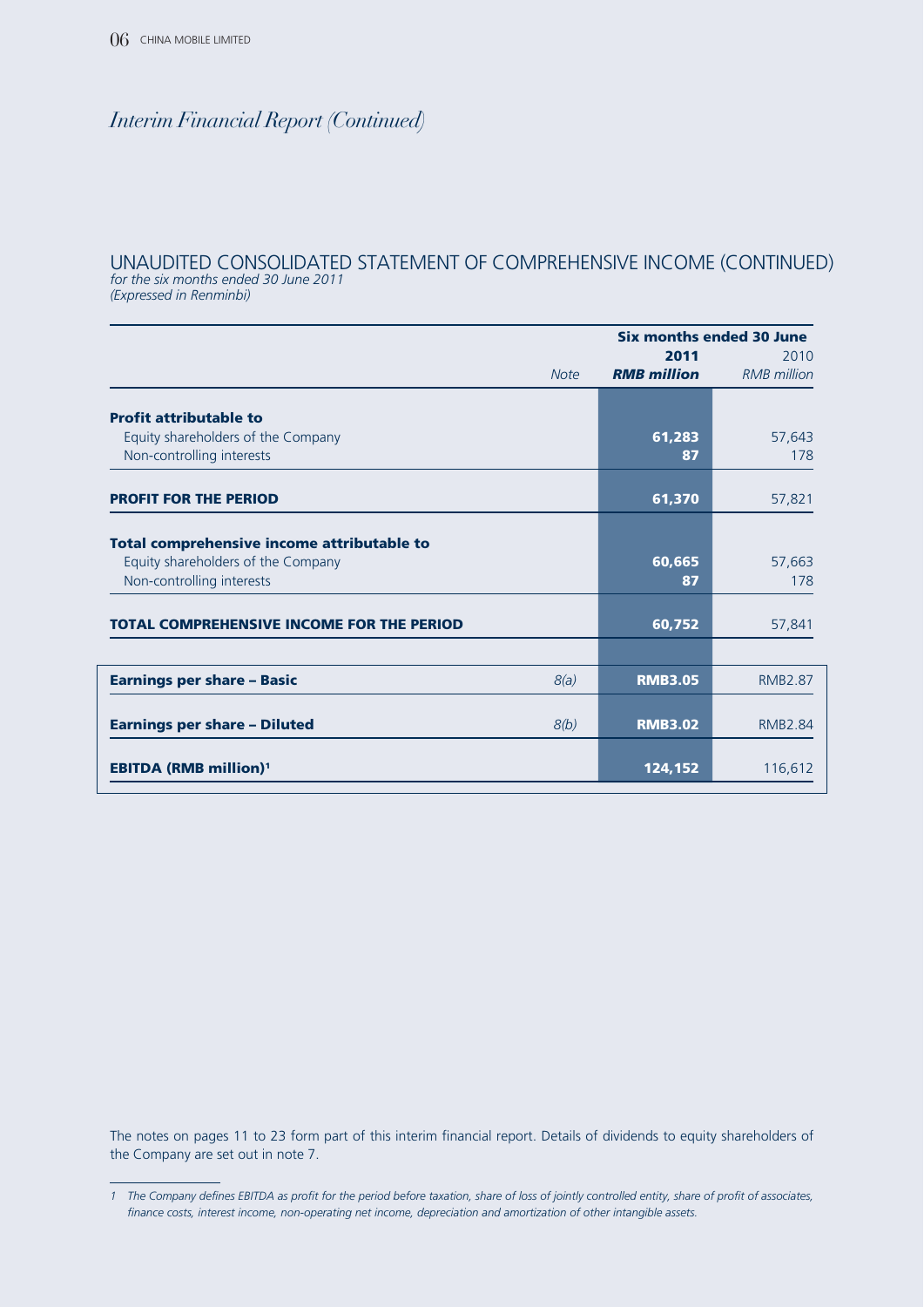### UNAUDITED CONSOLIDATED BALANCE SHEET

*as at 30 June 2011 (Expressed in Renminbi)*

|                                                                        |                    | As at              | As at               |
|------------------------------------------------------------------------|--------------------|--------------------|---------------------|
|                                                                        |                    | 30 June<br>2011    | 31 December<br>2010 |
|                                                                        | <b>Note</b>        | <b>RMB</b> million | <b>RMB</b> million  |
|                                                                        |                    |                    |                     |
| <b>Non-current assets</b>                                              |                    |                    |                     |
| Property, plant and equipment<br>Construction in progress              | $\mathcal{G}$<br>9 | 375,498<br>75,443  | 385,296<br>54,868   |
| Land lease prepayments                                                 |                    | 12,177             | 12,040              |
| Goodwill                                                               |                    | 36,894             | 36,894              |
| Other intangible assets                                                |                    | 778                | 813                 |
| Interest in associates                                                 |                    | 41,232             | 40,175              |
| Interest in jointly controlled entity                                  |                    | 6                  | 8                   |
| Deferred tax assets                                                    |                    | 12,527             | 9,720               |
| Pledged bank deposits                                                  |                    | 125                | 162                 |
| Other financial assets                                                 |                    | 127                | 127                 |
|                                                                        |                    | 554,807            | 540,103             |
|                                                                        |                    |                    |                     |
| <b>Current assets</b><br>Inventories                                   |                    | 3,408              | 4,249               |
| Accounts receivable                                                    | 10                 | 9,590              | 7,632               |
| Other receivables                                                      | 11                 | 14,917             | 7,026               |
| Prepayments and other current assets                                   | 11                 | 11,507             | 10,151              |
| Amount due from ultimate holding company                               | 12                 | 247                | 293                 |
| Tax recoverable                                                        |                    | 2                  | 135                 |
| Deposits with banks                                                    |                    | 217,476            | 204,803             |
| Cash and cash equivalents                                              | 13                 | 112,558            | 87,543              |
|                                                                        |                    | 369,705            | 321,832             |
|                                                                        |                    |                    |                     |
| <b>Current liabilities</b><br>Accounts payable                         | 14                 | 116,229            | 111,646             |
| Bills payable                                                          |                    | 980                | 502                 |
| Deferred revenue                                                       |                    | 61,367             | 43,489              |
| Accrued expenses and other payables                                    |                    | 95,756             | 85,716              |
| Amount due to ultimate holding company                                 | 12                 | 11                 | 15                  |
| Amount due to immediate holding company<br>Interest-bearing borrowings | 15                 | 34<br>170          | 35<br>4,981         |
| Obligations under finance leases                                       |                    | 68                 | 68                  |
| Current taxation                                                       |                    | 9,575              | 9,178               |
|                                                                        |                    |                    |                     |
|                                                                        |                    | 284,190            | 255,630             |
| let current assets                                                     |                    | 85,515             | 66,202              |
| Total assets less current liabilities carried forward                  |                    | 640,322            |                     |
|                                                                        |                    |                    | 606,305             |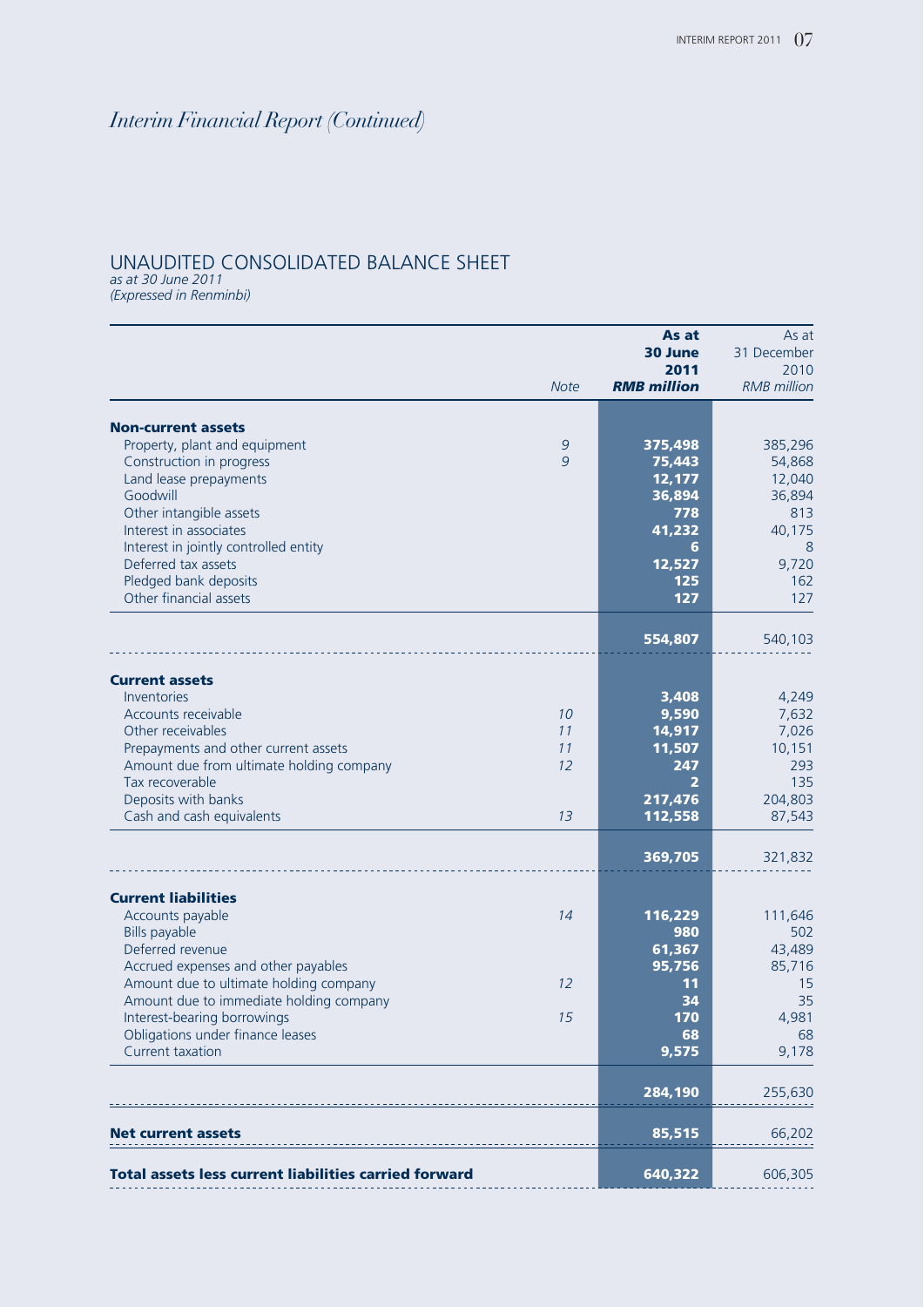## UNAUDITED CONSOLIDATED BALANCE SHEET (CONTINUED)

*as at 30 June 2011 (Expressed in Renminbi)*

|                                                                                                                                          | <b>Note</b> | As at<br>30 June<br>2011<br><b>RMB</b> million | As at<br>31 December<br>2010<br><b>RMB</b> million |
|------------------------------------------------------------------------------------------------------------------------------------------|-------------|------------------------------------------------|----------------------------------------------------|
| Total assets less current liabilities brought forward                                                                                    |             | 640,322                                        | 606,305                                            |
| <b>Non-current liabilities</b><br>Interest-bearing borrowings<br>Deferred revenue, excluding current portion<br>Deferred tax liabilities | 15          | (28, 616)<br>(195)<br>(17)                     | (28, 615)<br>(248)<br>(39)                         |
|                                                                                                                                          |             | (28, 828)                                      | (28, 902)                                          |
| <b>NET ASSETS</b>                                                                                                                        |             | 611,494                                        | 577,403                                            |
| <b>CAPITAL AND RESERVES</b><br>Share capital<br>Reserves                                                                                 | 16          | 2,139<br>608,022                               | 2,139<br>574,018                                   |
| <b>Total equity attributable to equity shareholders</b><br>of the Company<br><b>Non-controlling interests</b>                            |             | 610,161<br>1,333                               | 576,157<br>1,246                                   |
| <b>TOTAL EQUITY</b>                                                                                                                      |             | 611,494                                        | 577,403                                            |

The notes on pages 11 to 23 form part of this interim financial report.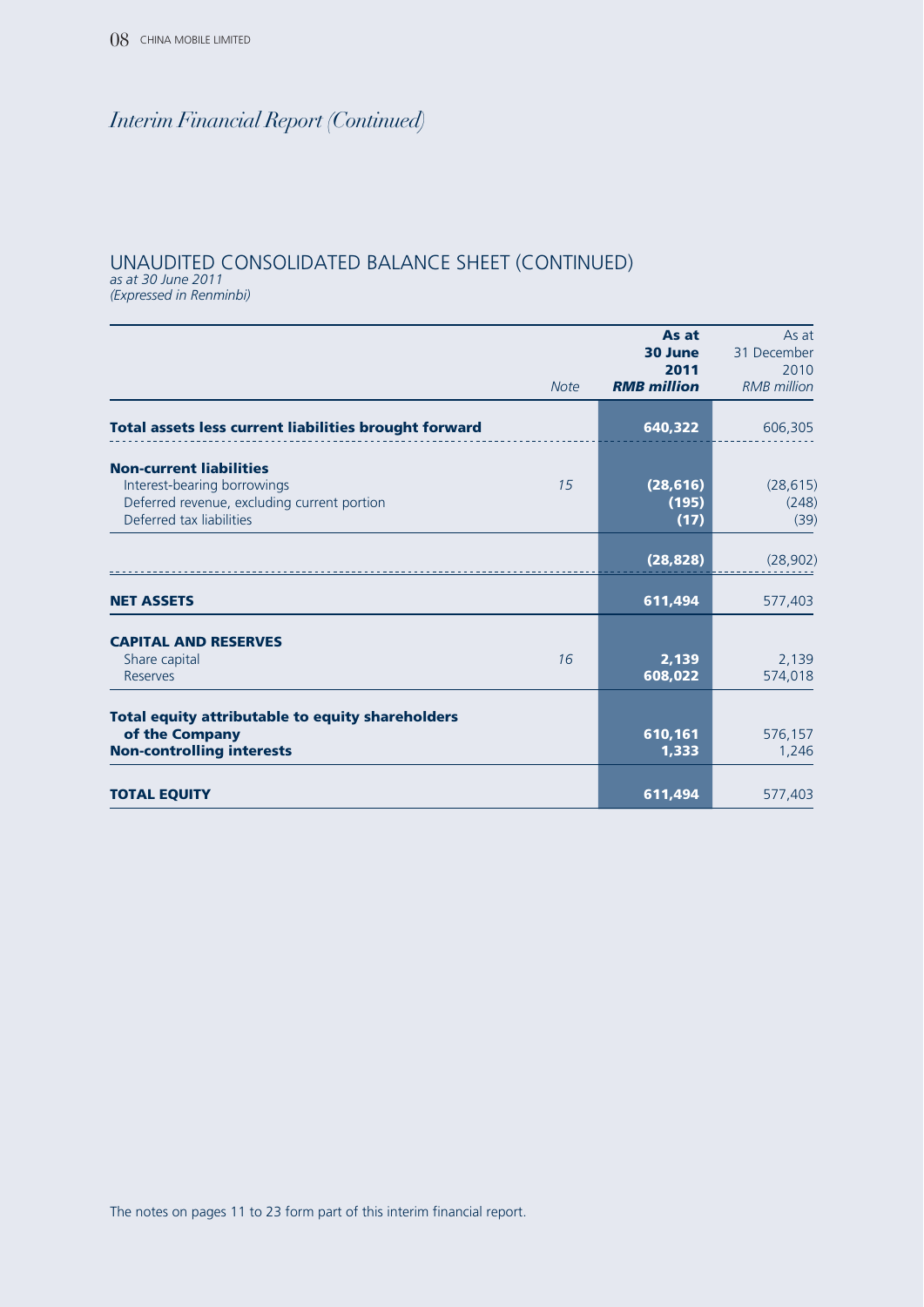## UNAUDITED CONSOLIDATED STATEMENT OF CHANGES IN EQUITY

*for the six months ended 30 June 2011 (Expressed in Renminbi)*

|                                                                                               | Attributable to equity shareholders of the Company |                                                  |                                                    |                                                    |                                                     |                                                              |                                                     |                                       |                                                                  |                                                 |
|-----------------------------------------------------------------------------------------------|----------------------------------------------------|--------------------------------------------------|----------------------------------------------------|----------------------------------------------------|-----------------------------------------------------|--------------------------------------------------------------|-----------------------------------------------------|---------------------------------------|------------------------------------------------------------------|-------------------------------------------------|
|                                                                                               | <b>Share</b><br>capital<br><b>RMB</b><br>million   | <b>Share</b><br>premium<br><b>RMB</b><br>million | <b>Capital</b><br>reserve<br><b>RMB</b><br>million | <b>General</b><br>reserve<br><b>RMB</b><br>million | <b>Exchange</b><br>reserve<br><b>RMB</b><br>million | <b>PRC</b><br>statutory<br>reserves<br><b>RMB</b><br>million | <b>Retained</b><br>profits<br><b>RMB</b><br>million | <b>Total</b><br><b>RMB</b><br>million | Non-<br>controlling<br><b>interests</b><br><b>RMB</b><br>million | <b>Total</b><br>equity<br><b>RMB</b><br>million |
| As at 1 January 2010                                                                          | 2,139                                              | 386,375                                          | (291, 972)                                         | 72                                                 | (1,039)                                             | 129,918                                                      | 281,255                                             | 506,748                               | 886                                                              | 507,634                                         |
| Changes in equity for the<br>six months ended<br>30 June 2010:                                |                                                    |                                                  |                                                    |                                                    |                                                     |                                                              |                                                     |                                       |                                                                  |                                                 |
| Profit for the period<br>Other comprehensive income                                           |                                                    |                                                  |                                                    |                                                    | 20                                                  |                                                              | 57,643                                              | 57,643<br>20                          | 178                                                              | 57,821<br>20                                    |
| Total comprehensive income<br>for the period                                                  |                                                    |                                                  |                                                    |                                                    | 20                                                  |                                                              | 57,643                                              | 57,663                                | 178                                                              | 57,841                                          |
| Dividends to equity shareholders<br>(note $7(b)$ )<br>Shares issued under share option scheme |                                                    | 39                                               | (3)                                                |                                                    |                                                     |                                                              | (25, 651)<br>$\frac{1}{2}$                          | (25, 651)<br>36                       |                                                                  | (25, 651)<br>36                                 |
| As at 30 June 2010                                                                            | 2,139                                              | 386,414                                          | (291, 975)                                         | 72                                                 | (1,019)                                             | 129,918                                                      | 313,247                                             | 538,796                               | 1,064                                                            | 539,860                                         |
| As at 1 January 2011                                                                          | 2,139                                              | 386,476                                          | (291, 980)                                         | 72                                                 | (1, 174)                                            | 154,178                                                      | 326,446                                             | 576,157                               | 1,246                                                            | 577,403                                         |
| Changes in equity for the<br>six months ended<br>30 June 2011:                                |                                                    |                                                  |                                                    |                                                    |                                                     |                                                              |                                                     |                                       |                                                                  |                                                 |
| Profit for the period<br>Other comprehensive income                                           |                                                    |                                                  | (499)                                              |                                                    | (119)                                               |                                                              | 61,283                                              | 61,283<br>(618)                       | 87<br>÷                                                          | 61,370<br>(618)                                 |
| Total comprehensive income<br>for the period                                                  |                                                    |                                                  | (499)                                              | ä,                                                 | (119)                                               |                                                              | 61,283                                              | 60,665                                | 87                                                               | 60,752                                          |
| Dividends to equity shareholders<br>(note $7(b)$ )                                            |                                                    | ٠                                                | ٠                                                  |                                                    |                                                     | ÷,                                                           | (26, 718)                                           | (26, 718)                             | Ė                                                                | (26, 718)                                       |
| Shares issued under share option scheme<br>Transfer to PRC statutory reserves                 | ÷,                                                 | 60<br>٠                                          | (11)<br>÷                                          | ä,                                                 | ÷,                                                  | 8                                                            |                                                     | 49<br>8                               |                                                                  | 49<br>8                                         |
| As at 30 June 2011                                                                            | 2,139                                              | 386,536                                          | (292, 490)                                         | 72                                                 | (1, 293)                                            | 154,186                                                      | 361,011                                             | 610,161                               | 1,333                                                            | 611,494                                         |

The notes on pages 11 to 23 form part of this interim financial report.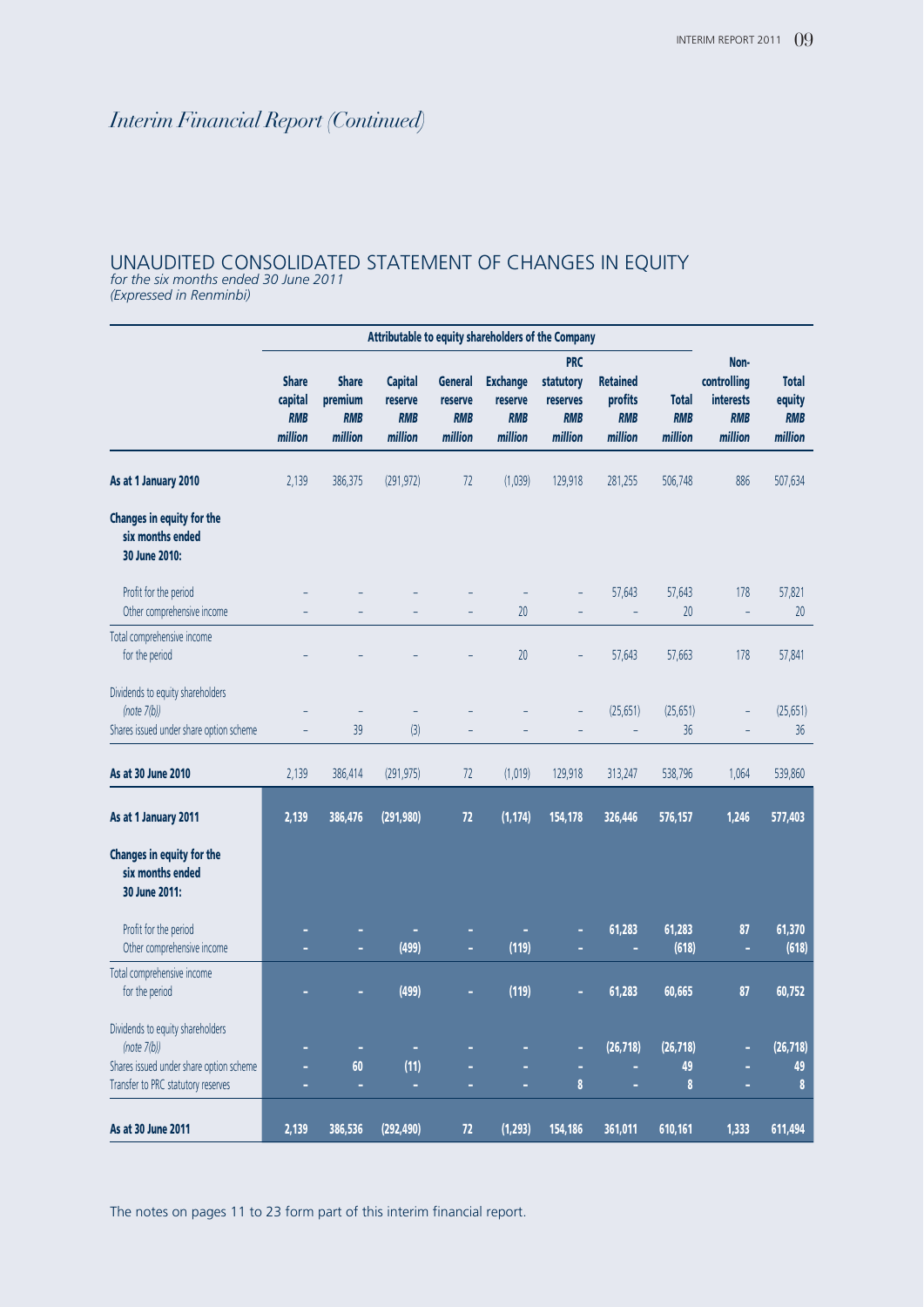## UNAUDITED CONDENSED CONSOLIDATED CASH FLOW STATEMENT

*for the six months ended 30 June 2011*

*(Expressed in Renminbi)*

|                                                   | Six months ended 30 June |                    |  |
|---------------------------------------------------|--------------------------|--------------------|--|
|                                                   | 2011                     | 2010               |  |
|                                                   | <b>RMB</b> million       | <b>RMB</b> million |  |
|                                                   |                          |                    |  |
| <b>Net cash from operating activities</b>         | 126,177                  | 126,588            |  |
|                                                   |                          |                    |  |
| <b>Net cash used in investing activities</b>      | (68, 921)                | (79, 464)          |  |
| <b>Net cash used in financing activities</b>      | (32, 144)                | (26, 213)          |  |
|                                                   |                          |                    |  |
| Net increase in cash and cash equivalents         | 25,112                   | 20,911             |  |
|                                                   |                          |                    |  |
| Cash and cash equivalents as at 1 January         | 87,543                   | 78,894             |  |
|                                                   |                          |                    |  |
| <b>Effect of changes in foreign exchange rate</b> | (97)                     | 30                 |  |
|                                                   |                          |                    |  |
| Cash and cash equivalents as at 30 June           | 112,558                  | 99,835             |  |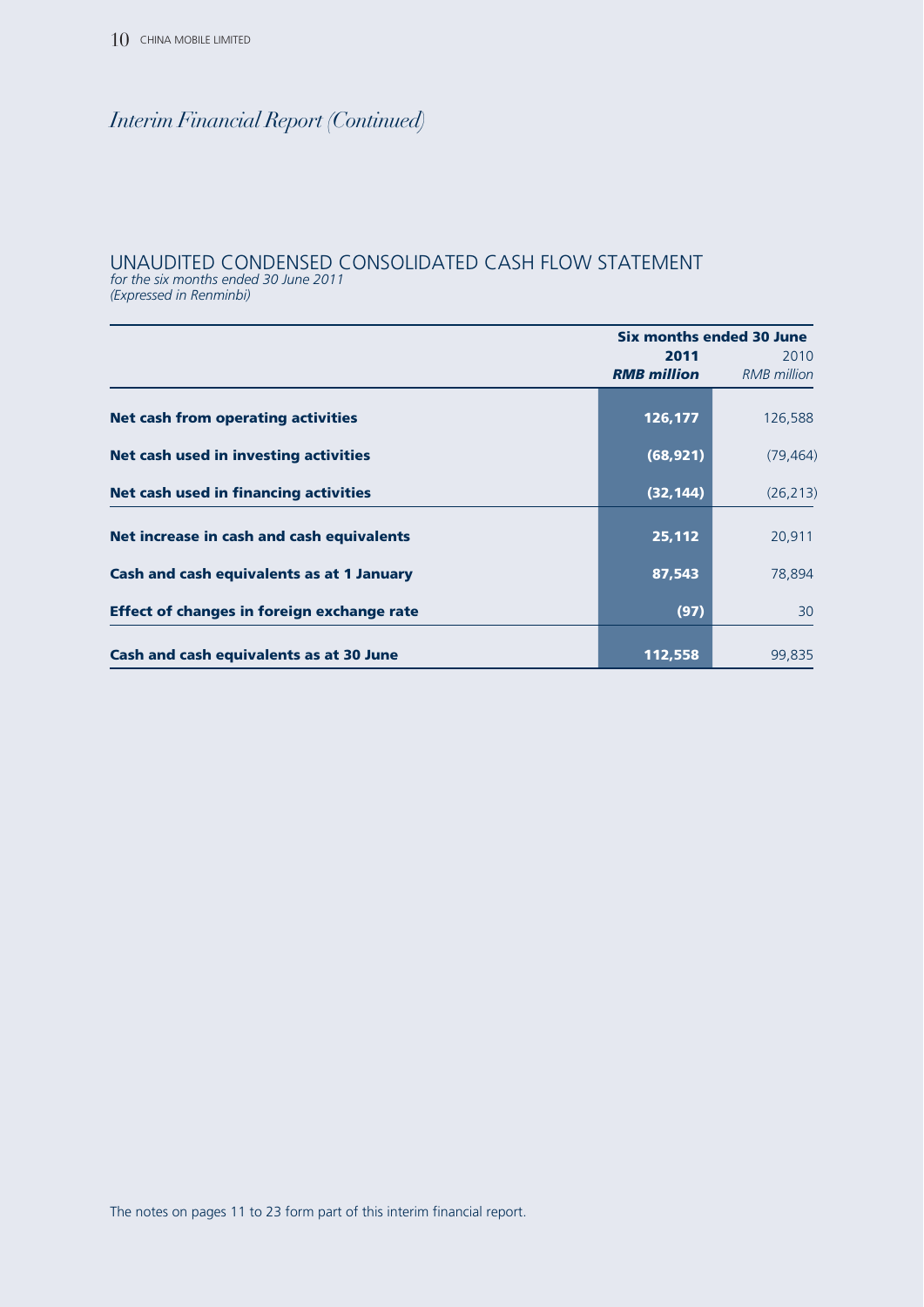#### NOTES TO THE UNAUDITED INTERIM FINANCIAL REPORT *(Expressed in Renminbi unless otherwise indicated)*

#### 1 BASIS OF PREPARATION

The interim financial report of China Mobile Limited (the "Company") and its subsidiaries (together referred to as the "Group") has been prepared in accordance with the applicable disclosure provisions of the Rules Governing the Listing of Securities on The Stock Exchange of Hong Kong Limited (the "Hong Kong Listing Rules"), including compliance with International Accounting Standard ("IAS") 34, "Interim financial reporting", issued by the International Accounting Standards Board ("IASB") and Hong Kong Accounting Standard ("HKAS") 34, "Interim financial reporting", issued by the Hong Kong Institute of Certified Public Accountants ("HKICPA"). It was authorized for issuance on 18 August 2011.

The interim financial report has been prepared in accordance with the same accounting policies adopted in the 2010 annual financial statements, except for the accounting policy changes that are set out in note 2.

The preparation of an interim financial report in conformity with IAS/HKAS 34 requires management to make judgements, estimates and assumptions that affect the application of policies and reported amounts of assets and liabilities, income and expenses on a year-to-date basis. Actual results may differ from these estimates.

The interim financial report contains condensed consolidated financial statements and selected explanatory notes. The notes include an explanation of events and transactions that are significant to an understanding of the changes in financial position and performance of the Group since the 2010 annual financial statements. The condensed consolidated interim financial statements and notes thereon do not include all of the information required for a full set of financial statements prepared in accordance with International Financial Reporting Standards ("IFRSs") or Hong Kong Financial Reporting Standards ("HKFRSs").

The interim financial report is unaudited, but has been reviewed by the Company's Audit Committee. The interim financial report has also been reviewed by the Company's auditors, KPMG, in accordance with Hong Kong Standard on Review Engagements 2410, Review of interim financial information performed by the independent auditor of the entity, issued by the HKICPA. KPMG's unmodified independent review report to the board of directors is included on page 24 of the interim report.

The financial information relating to the financial year ended 31 December 2010 that is included in the interim financial report as being previously reported information does not constitute the Company's statutory financial statements for that financial year but is derived from those financial statements. Statutory financial statements for the year ended 31 December 2010 are available from the Company's registered office. The auditors have expressed an unqualified opinion on those statutory financial statements in their report dated 16 March 2011.

#### 2 SIGNIFICANT ACCOUNTING POLICIES

The IASB has issued a number of new or revised IFRSs, which term collectively includes IASs and interpretations, that are first effective or available for early adoption for accounting periods beginning on or after 1 January 2011. The equivalent new or revised HKFRSs, which term collectively includes HKASs and Interpretations, consequently issued by HKICPA as a result of these developments have the same effective date as those issued by the IASB and are consistent with the pronouncements issued by the IASB.

Of these, the following developments are relevant to the Group's financial statements:

- IAS/HKAS 24 (revised), Related Party Disclosures
- Improvements to IFRSs/HKFRSs (2010)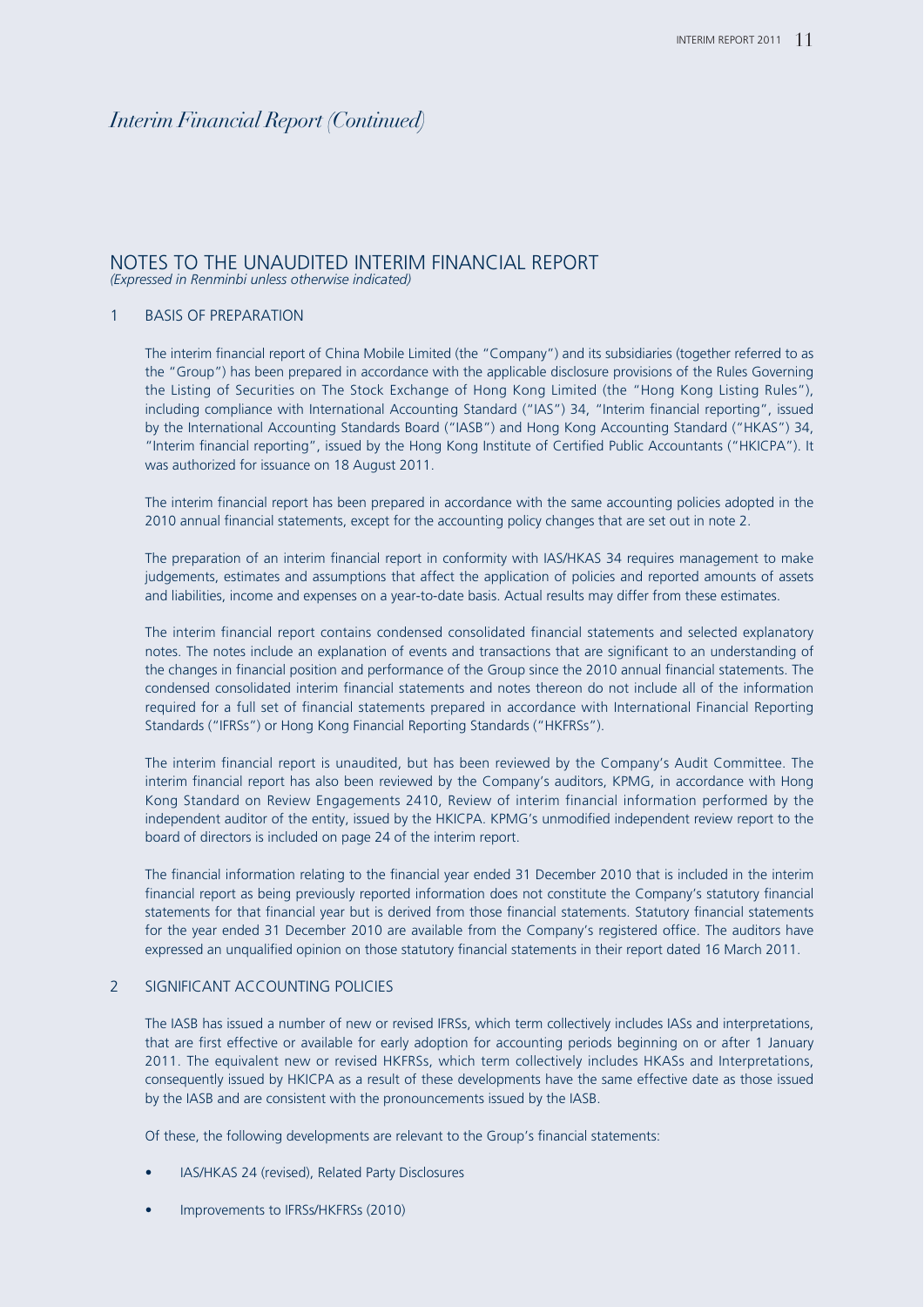#### NOTES TO THE UNAUDITED INTERIM FINANCIAL REPORT (CONTINUED) *(Expressed in Renminbi unless otherwise indicated)*

#### 2 SIGNIFICANT ACCOUNTING POLICIES (CONTINUED)

These developments have had no material impact on the Group's financial statements.

The IFRSs and HKFRSs that will be effective or are available for voluntary early adoption in the annual financial statements for the year ending 31 December 2011 may be affected by the issuance of additional interpretations or other changes announced by the IASB and HKICPA subsequent to the date of issuance of the interim financial report. Therefore the policies that will be applied in the Group's financial statements for the year ending 31 December 2011 cannot be determined with certainty at the date of issuance of the interim financial report.

#### 3 SEGMENT REPORTING

An operating segment is a component of the Group that engages in business activities from which the Group may earn revenue and incur expenses, and is identified on the basis of the internal financial reports that are provided to and regularly reviewed by the Group's chief operating decision maker in order to allocate resource and assess performance of the segment. For the periods presented, the Group has no operating segments since the Group is only engaged in mobile telecommunication and related business. No Group's geographical information has been disclosed as the majority of the Group's operating activities are carried out in Mainland China. For the purpose of preparing the interim financial report, Mainland China refers to the People's Republic of China ("PRC") excluding the Hong Kong Special Administrative Region of the PRC ("Hong Kong"), the Macau Special Administrative Region of the PRC and Taiwan. The Group's assets located and operating revenue derived from activities outside Mainland China are less than 5% of the Group's assets and operating revenue, respectively.

#### 4 TURNOVER

Turnover represents mainly usage and monthly fees, value-added services fees and other operating revenue derived from the Group's mobile telecommunications networks, net of the PRC business tax. Business tax is charged at approximately 3% of the corresponding revenue generated from the services rendered in Mainland China. No business tax is charged on the revenue generated from the Group's mobile telecommunications and related services in Hong Kong.

Value-added services fees are mainly derived from voice value-added services, short message services ("SMS"), wireless data business and other data services.

Other operating revenue mainly represents interconnection revenue.

#### 5 PROFIT BEFORE TAXATION

Profit before taxation is arrived at after charging:

|                                                        | <b>Six months ended 30 June</b> |                    |  |
|--------------------------------------------------------|---------------------------------|--------------------|--|
|                                                        | 2011                            | 2010               |  |
|                                                        | <b>RMB</b> million              | <b>RMB</b> million |  |
|                                                        |                                 |                    |  |
| Impairment loss for doubtful accounts                  | 1,983                           | 2,193              |  |
| Amortization of other intangible assets                | 27                              | 34                 |  |
| Operating lease charges                                |                                 |                    |  |
| - land and buildings                                   | 3,838                           | 3,484              |  |
| - leased lines                                         | 2,295                           | 1,805              |  |
| – others                                               | 1,380                           | 1,191              |  |
| Contributions to defined contribution retirement plans | 1,356                           | 1.096              |  |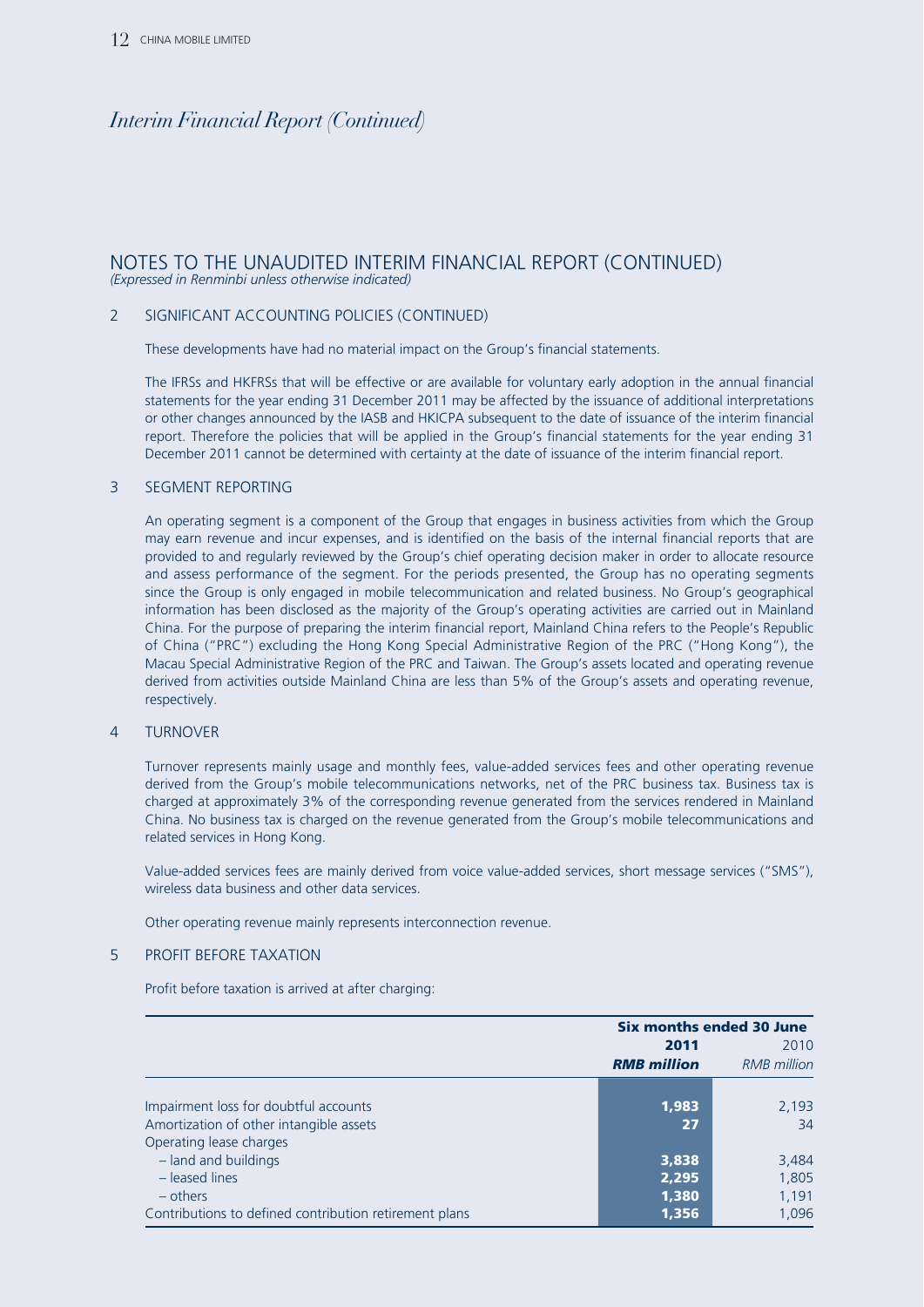#### NOTES TO THE UNAUDITED INTERIM FINANCIAL REPORT (CONTINUED) *(Expressed in Renminbi unless otherwise indicated)*

#### 6 TAXATION

|                                                                                                | Six months ended 30 June<br>2011 |                            |  |
|------------------------------------------------------------------------------------------------|----------------------------------|----------------------------|--|
|                                                                                                | <b>RMB</b> million               | 2010<br><b>RMB</b> million |  |
| <b>Current tax</b>                                                                             |                                  |                            |  |
| Provision for Hong Kong profits tax on the estimated assessable profits<br>for the period      | 64                               | 65                         |  |
| Provision for the PRC enterprise income tax on the estimated taxable<br>profits for the period | 22,606                           | 21,737                     |  |
|                                                                                                | 22,670                           | 21,802                     |  |
| <b>Deferred tax</b><br>Origination and reversal of temporary differences                       | (2,816)                          | (3,049)                    |  |
|                                                                                                | 19,854                           | 18,753                     |  |

(i) The provision for Hong Kong profits tax is calculated at 16.5% of the estimated assessable profits for the six months ended 30 June 2011 (for the six months ended 30 June 2010: 16.5%).

(ii) The provision for the PRC enterprise income tax is based on the statutory rate of 25% on the estimated taxable profits determined in accordance with the relevant income tax rules and regulations of the PRC for the six months ended 30 June 2011, except for certain subsidiaries of the Company and certain operations of the subsidiaries which are located within special economic zones in the PRC, for which the applicable preferential tax rate is 24% for 2011 and will be increased to 25% from 2012 onwards. Deferred taxes of the Group are recognized based on tax rates that are expected to apply to the periods when the temporary differences are realized or settled.

#### 7 DIVIDENDS

|                                                                                                                                                                                                 | <b>Six months ended 30 June</b> |             |  |
|-------------------------------------------------------------------------------------------------------------------------------------------------------------------------------------------------|---------------------------------|-------------|--|
|                                                                                                                                                                                                 | 2011                            |             |  |
|                                                                                                                                                                                                 | <b>RMB</b> million              | RMB million |  |
| Ordinary interim dividend declared after the balance sheet<br>date of HK\$1.580 (equivalent to approximately RMB1.314)<br>(2010: HK\$1.417 (equivalent to approximately RMB1.236))<br>per share | 26.370                          | 24.802      |  |

**(a) Dividends attributable to the period**

The ordinary interim dividend which is declared in Hong Kong dollar is translated into RMB at the rate HK\$1=RMB0.83162, being the rate announced by the State Administration of Foreign Exchange in the PRC on 30 June 2011. As the ordinary interim dividend is declared after the balance sheet date, such dividend is not recognized as liability as at 30 June 2011.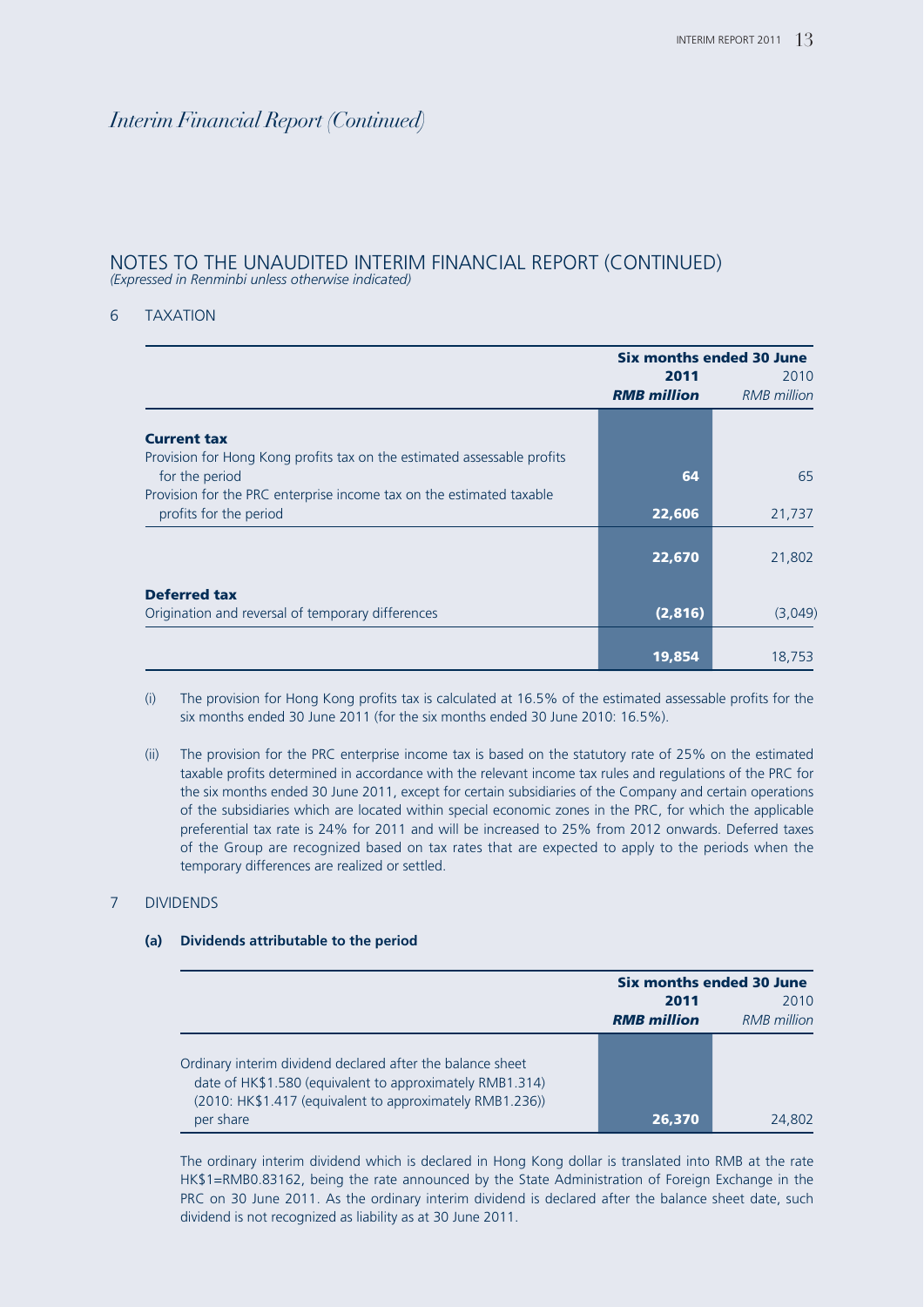#### NOTES TO THE UNAUDITED INTERIM FINANCIAL REPORT (CONTINUED) *(Expressed in Renminbi unless otherwise indicated)*

#### 7 DIVIDENDS (CONTINUED)

#### **(b) Dividends attributable to the previous financial year, approved and paid during the period**

|                                                                                                                                                                                                                                         | Six months ended 30 June |             |  |
|-----------------------------------------------------------------------------------------------------------------------------------------------------------------------------------------------------------------------------------------|--------------------------|-------------|--|
|                                                                                                                                                                                                                                         | 2010<br>2011             |             |  |
|                                                                                                                                                                                                                                         | <b>RMB</b> million       | RMB million |  |
| Ordinary final dividend in respect of the previous financial year,<br>approved and paid during the period, of HK\$1.597<br>(equivalent to approximately RMB1.359) (2010: HK\$1.458<br>(equivalent to approximately RMB1.284)) per share | 26,718                   | 25.651      |  |

#### 8 EARNINGS PER SHARE

#### **(a) Basic earnings per share**

The calculation of basic earnings per share for the six months ended 30 June 2011 is based on the profit attributable to equity shareholders of the Company of RMB61,283,000,000 (for the six months ended 30 June 2010: RMB57,643,000,000) and the weighted average number of 20,066,270,777 shares (for the six months ended 30 June 2010: 20,061,638,515 shares) in issue during the six months ended 30 June 2011.

#### **(b) Diluted earnings per share**

The calculation of diluted earnings per share for the six months ended 30 June 2011 is based on the profit attributable to equity shareholders of the Company of RMB61,283,000,000 (for the six months ended 30 June 2010: RMB57,643,000,000), and the weighted average number of 20,311,324,178 shares (for the six months ended 30 June 2010: 20,316,932,802 shares), calculated as follows:

*Weighted average number of shares (diluted)*

|                                                                                                                               |                | <b>Six months ended 30 June</b> |  |  |
|-------------------------------------------------------------------------------------------------------------------------------|----------------|---------------------------------|--|--|
|                                                                                                                               | 2011           | 2010                            |  |  |
|                                                                                                                               | <b>Number</b>  | <b>Number</b>                   |  |  |
|                                                                                                                               | of shares      | of shares                       |  |  |
| Weighted average number of shares<br>Effect of deemed issue of ordinary shares under<br>the Company's share option scheme for | 20,066,270,777 | 20,061,638,515                  |  |  |
| nil consideration                                                                                                             | 245,053,401    | 255,294,287                     |  |  |
| Weighted average number of shares (diluted)                                                                                   | 20,311,324,178 | 20,316,932,802                  |  |  |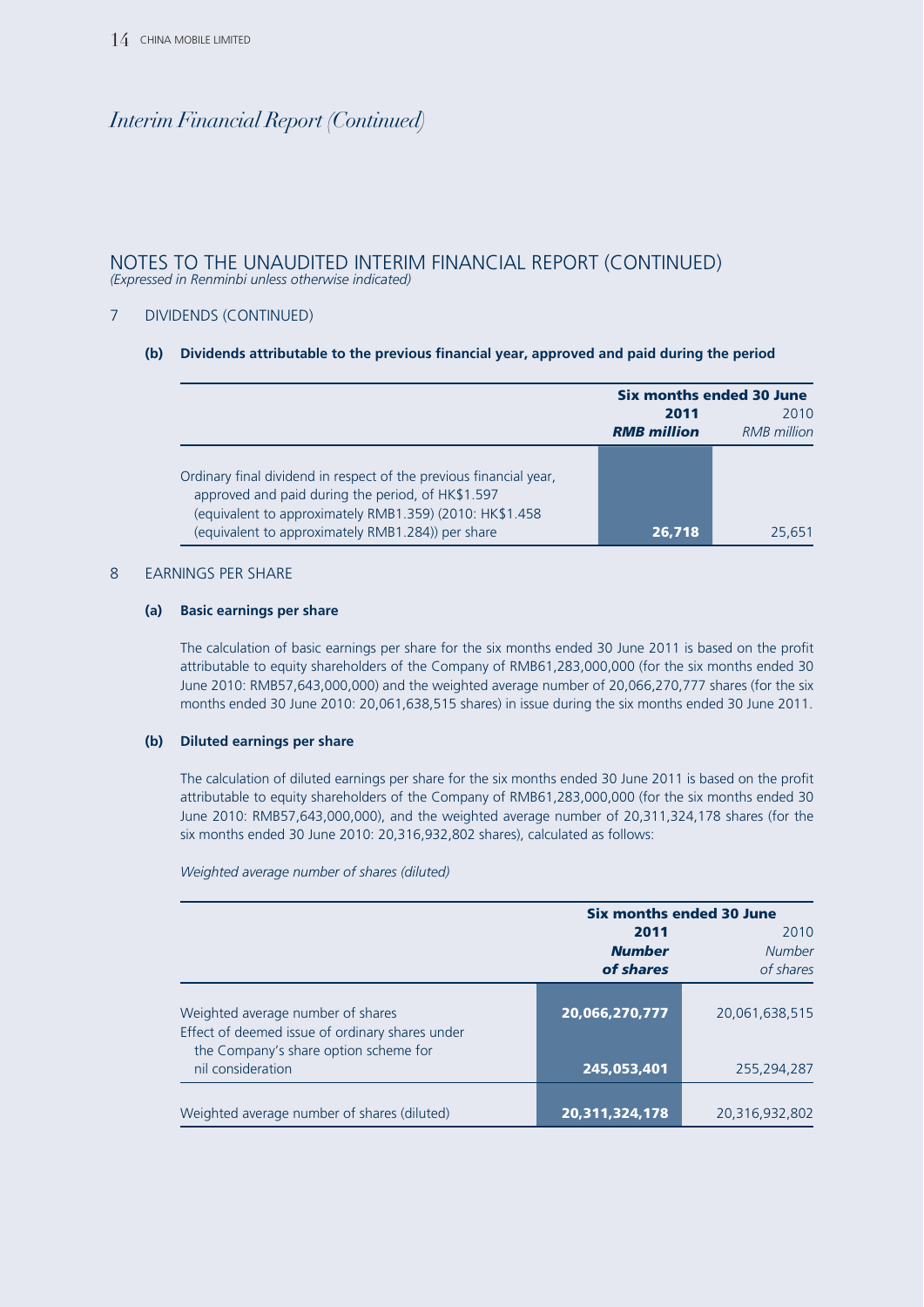#### NOTES TO THE UNAUDITED INTERIM FINANCIAL REPORT (CONTINUED) *(Expressed in Renminbi unless otherwise indicated)*

#### 9 PROPERTY, PLANT AND EQUIPMENT AND CONSTRUCTION IN PROGRESS

#### **(a) Acquisition of property, plant and equipment and construction in progress**

During the six months ended 30 June 2011, the Group acquired items of property, plant and equipment and construction in progress with a cost of RMB61,509,000,000 (for the six months ended 30 June 2010: RMB61,021,000,000).

#### **(b) Write off of property, plant and equipment**

Property, plant and equipment with a net book value of RMB2,351,000,000 were written off during the six months ended 30 June 2011 (for the six months ended 30 June 2010: RMB1,069,000,000).

#### 10 ACCOUNTS RECEIVABLE

Ageing analysis of accounts receivable, net of allowance for impairment loss for doubtful accounts is as follows:

|                | As at              | As at              |
|----------------|--------------------|--------------------|
|                | 30 June            | 31 December        |
|                | 2011               | 2010               |
|                | <b>RMB</b> million | <b>RMB</b> million |
|                |                    |                    |
| Within 30 days | 6,522              | 5,295              |
| 31-60 days     | 1,416              | 1,317              |
| $61 - 90$ days | 967                | 639                |
| Over 90 days   | 685                | 381                |
|                |                    |                    |
|                | 9,590              | 7,632              |

Accounts receivable primarily comprise receivables from customers. Accounts receivable from the provision of telecommunication services to customers are due for payment within one month from date of billing. Customers with balances that are overdue or exceed credit limits are required to settle all outstanding balances before any further phone calls can be made.

Accounts receivable are expected to be recovered within one year.

#### 11 OTHER RECEIVABLES, PREPAYMENTS AND OTHER CURRENT ASSETS

Other receivables primarily comprise interest receivable from banks, utilities deposits, rental deposits and trust loan receivables, which are expected to be recovered within one year except for utilities deposits and rental deposits.

Trust loan receivables represent loans to other PRC state-owned entities arranged through a bank, bearing initial interest rate at 5.10%–5.12% per annum, which will be adjusted in line with the increase of benchmark loan interest rate published by the People's Bank of China ("PBOC"), and are recoverable within one year.

Prepayments and other current assets include primarily rental prepayment.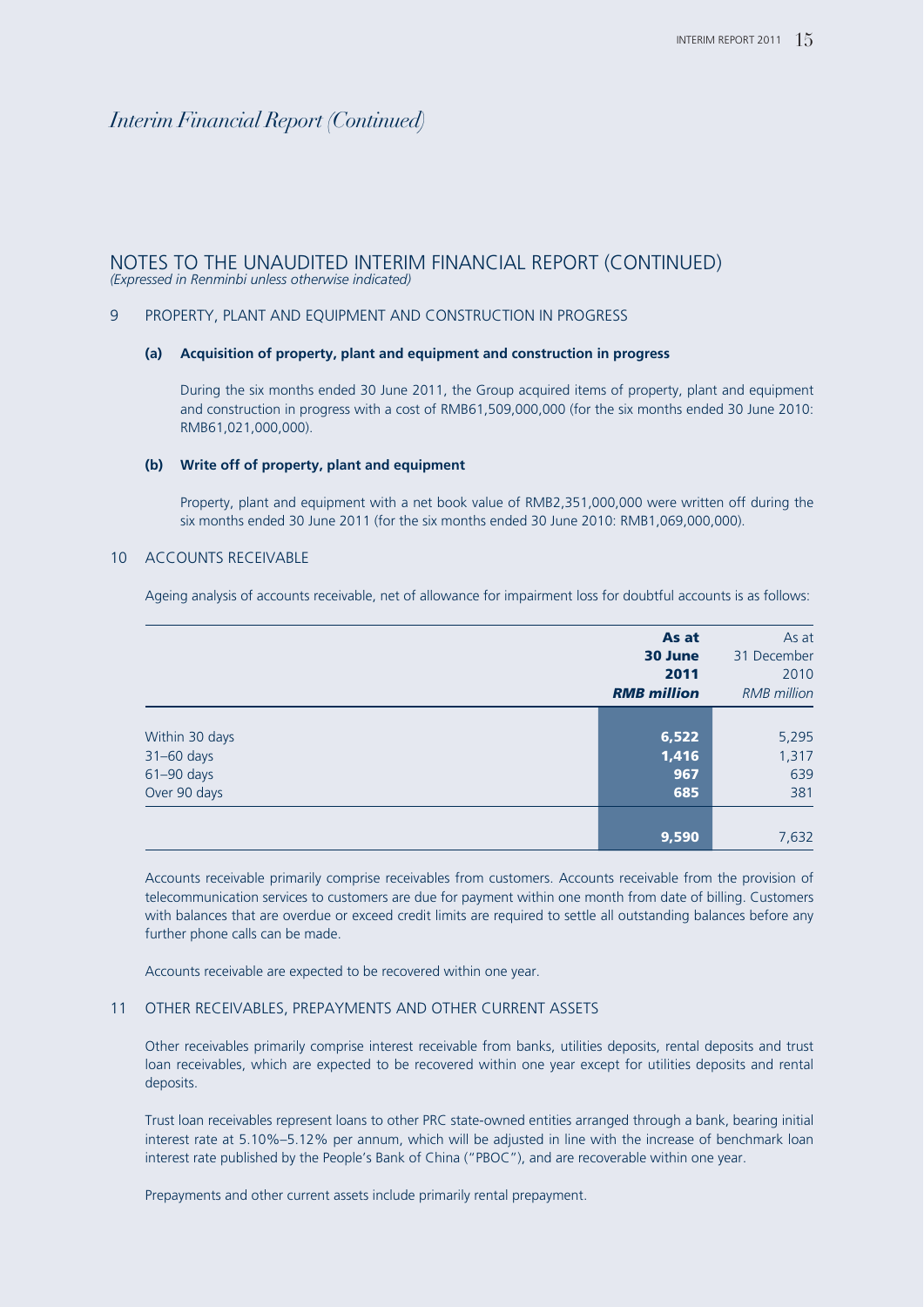#### NOTES TO THE UNAUDITED INTERIM FINANCIAL REPORT (CONTINUED) *(Expressed in Renminbi unless otherwise indicated)*

#### 12 AMOUNTS DUE FROM/TO ULTIMATE HOLDING COMPANY

Amounts due from/to ultimate holding company are unsecured, non-interest bearing, repayable on demand and arose in the ordinary course of business.

#### 13 CASH AND CASH EQUIVALENTS

|                                                                                           | As at<br>30 June<br>2011<br><b>RMB</b> million | As at<br>31 December<br>2010<br><b>RMB</b> million |
|-------------------------------------------------------------------------------------------|------------------------------------------------|----------------------------------------------------|
| Deposits with banks within three months of original maturity<br>Cash at banks and in hand | 16,302<br>96,256                               | 6,043<br>81,500                                    |
|                                                                                           | 112,558                                        | 87,543                                             |

#### 14 ACCOUNTS PAYABLE

Accounts payable primarily include payables for network expansion projects expenditure, maintenance and interconnection expenses.

The ageing analysis of accounts payable is as follows:

|                                         | As at<br>30 June<br>2011<br><b>RMB</b> million | As at<br>31 December<br>2010<br>RMB million |
|-----------------------------------------|------------------------------------------------|---------------------------------------------|
|                                         |                                                |                                             |
| Due within 1 month or on demand         | 93,805                                         | 88,525                                      |
| Due after 1 month but within 3 months   | 7,155                                          | 9,888                                       |
| Due after 3 months but within 6 months  | 4,861                                          | 5,519                                       |
| Due after 6 months but within 9 months  | 5.094                                          | 3,337                                       |
| Due after 9 months but within 12 months | 5,314                                          | 4,377                                       |
|                                         |                                                |                                             |
|                                         | 116,229                                        | 111,646                                     |

All of the accounts payable are expected to be settled within one year or are repayable on demand.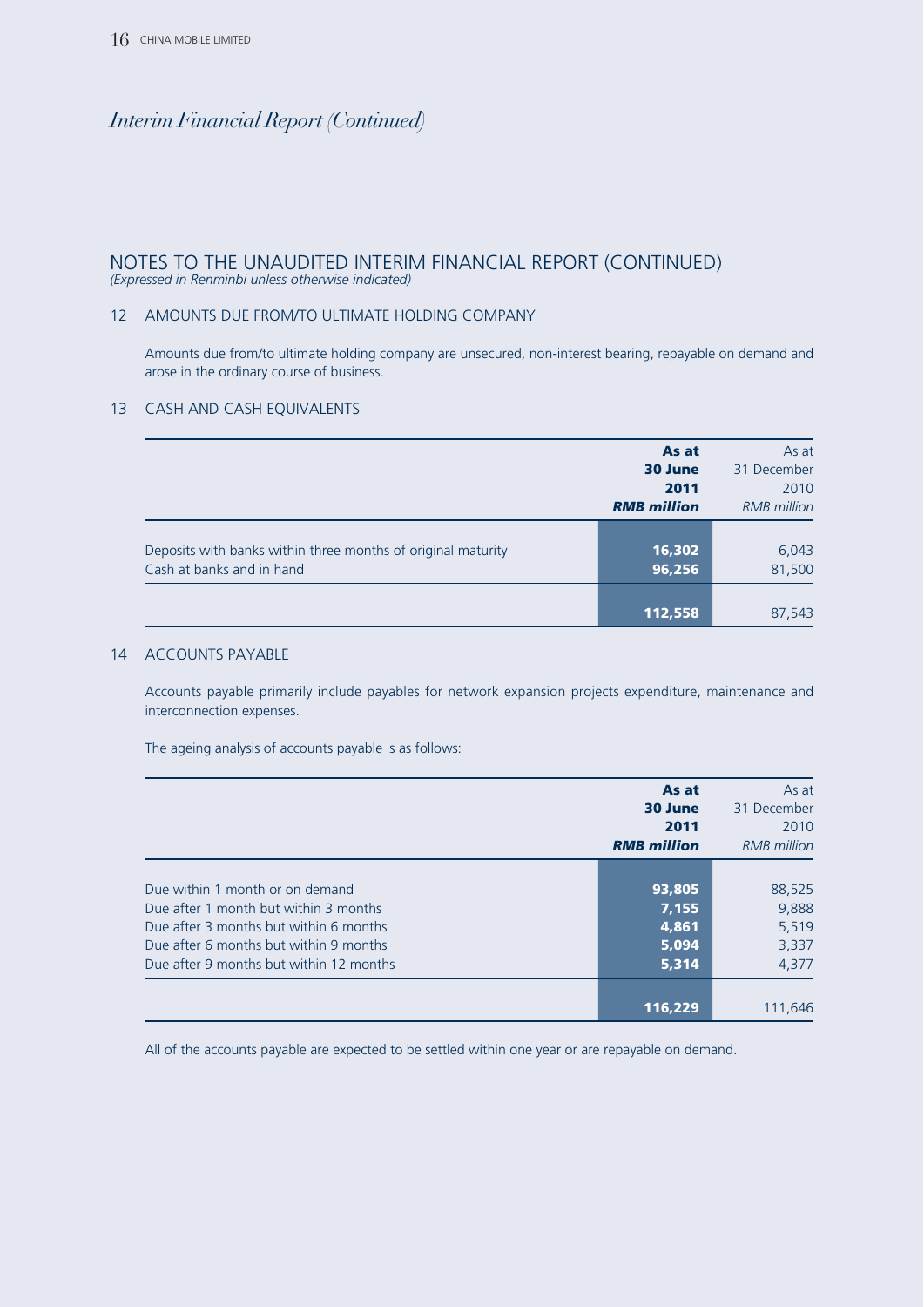#### NOTES TO THE UNAUDITED INTERIM FINANCIAL REPORT (CONTINUED) *(Expressed in Renminbi unless otherwise indicated)*

#### 15 INTEREST-BEARING BORROWINGS

|                                |             |                    | <b>As at 30 June 2011</b> |              |             | As at 31 December 2010 |            |
|--------------------------------|-------------|--------------------|---------------------------|--------------|-------------|------------------------|------------|
|                                |             |                    | Non-                      |              |             | Non-                   |            |
|                                |             | <b>Current</b>     | current                   |              | Current     | current                |            |
|                                |             | <b>liabilities</b> | <b>liabilities</b>        | <b>Total</b> | liabilities | <b>liabilities</b>     | Total      |
|                                |             | <b>RMB</b>         | <b>RMB</b>                | <b>RMB</b>   | <b>RMB</b>  | <b>RMB</b>             | <b>RMB</b> |
|                                | <b>Note</b> | million            | million                   | million      | million     | million                | million    |
|                                |             |                    |                           |              |             |                        |            |
| <b>Bonds</b>                   | (i)         | ٠                  | 4.983                     | 4.983        | 4,981       | 4,982                  | 9,963      |
| Deferred consideration payable | (ii)        | -                  | 23,633                    | 23,633       | -           | 23,633                 | 23,633     |
| Short-term bank loans          | (iii)       | 170                | -                         | 170          |             |                        |            |
|                                |             |                    |                           |              |             |                        |            |
|                                |             | 170                | 28,616                    | 28,786       | 4,981       | 28,615                 | 33,596     |

All of the above interest-bearing borrowings are unsecured, and the non-current portion is not expected to be settled within one year.

(i) The ten-year guaranteed bonds with a principal amount of RMB5,000,000,000 issued on 18 June 2001, was fully settled in June 2011.

As at 30 June 2011, the bonds represent the balance of fifteen-year guaranteed bonds ("Fifteen-year Bonds"), with a principal amount of RMB5,000,000,000, at an issue price equal to the face value of the bonds.

The Fifteen-year Bonds bear interest at the rate of 4.5% per annum and payable annually. The bonds, redeemable at 100% of the principal amount, will mature on 28 October 2017.

The above bonds were issued by a subsidiary of the Company and the Company has issued a joint and irrevocable guarantee (the "Guarantee") for the performance of the bonds. China Mobile Communications Corporation ("CMCC"), the ultimate holding company, has also issued a further guarantee in relation to the performance by the Company of its obligations under the Guarantee.

(ii) As at 30 June 2011, the deferred consideration payable represents the balance of the deferred consideration of RMB9,976,000,000 and RMB13,657,000,000 payable to immediate holding company in respect of the acquisitions of subsidiaries in 2002 and 2004 respectively. The balances are due on 1 July 2017 and 1 July 2019, respectively.

The deferred consideration payable is unsecured and bears interest at the rate of two-year US dollar LIBOR swap rate per annum (for the six months ended 30 June 2011: 1.123% to 1.238% per annum; for the six months ended 30 June 2010: 3.238% to 3.331% per annum). The balances are subordinated to other senior debts owed by the Company from time to time. The Company may make early payment of all or part of the balances at any time before the repayment date without penalty.

(iii) It represents the short-term bank loans of China Topssion Communication Co., Ltd., which was acquired by a subsidiary of the Company in March 2011. The bank loans are unsecured, and bear interest at the rate of 5.88% per annum or the prevailing benchmark loan interest rate published by PBOC, and are payable within one year.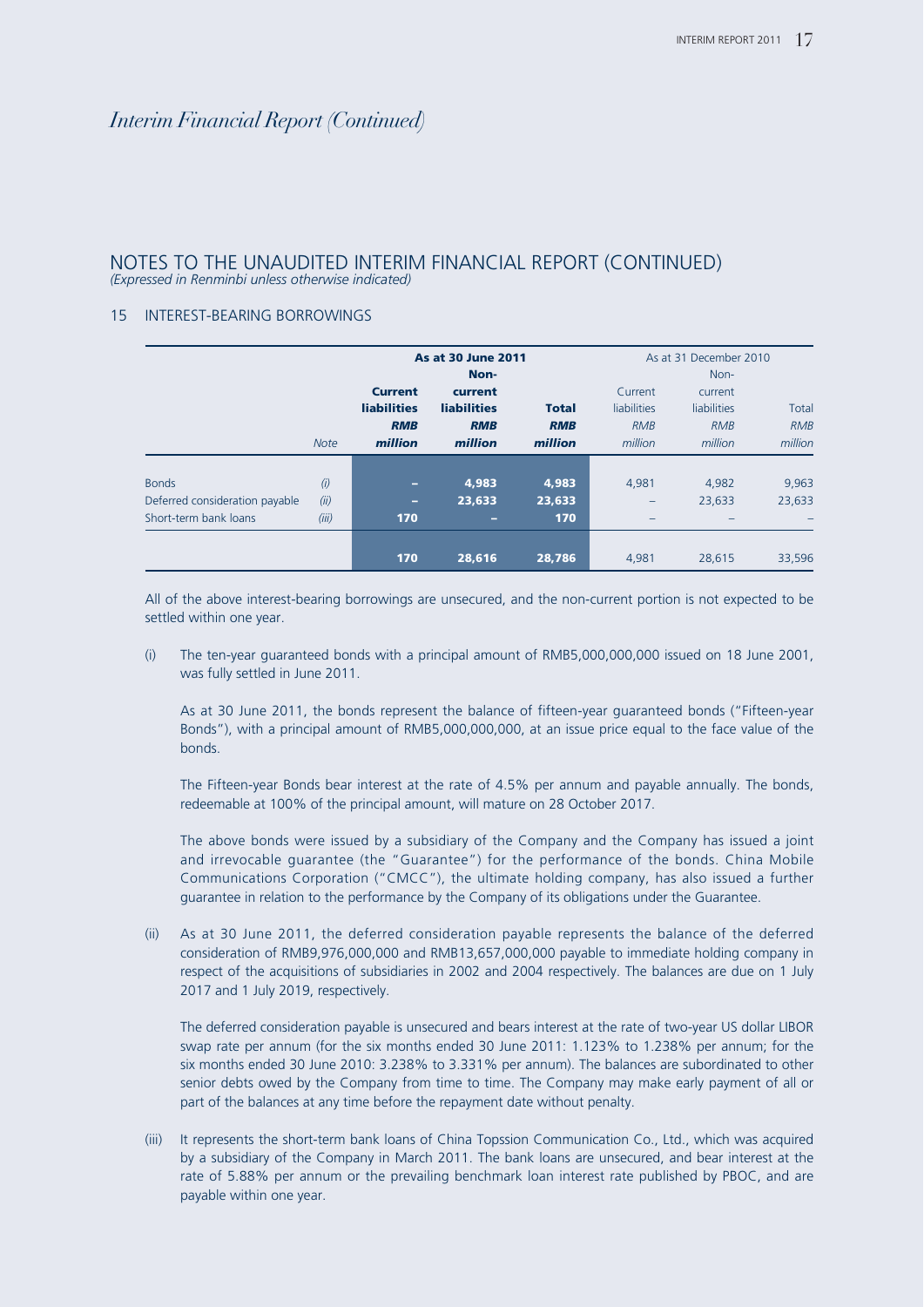#### NOTES TO THE UNAUDITED INTERIM FINANCIAL REPORT (CONTINUED) *(Expressed in Renminbi unless otherwise indicated)*

#### 16 SHARE CAPITAL

Issued and fully paid:

|                                                                 | <b>Number of</b><br><b>shares</b> | <b>HKS million</b> | <b>Equivalent</b><br><b>RMB</b> million |
|-----------------------------------------------------------------|-----------------------------------|--------------------|-----------------------------------------|
| As at 1 January 2011<br>Shares issued under share option scheme | 20,065,423,246<br>2,154,455       | 2,006<br>-         | 2,139                                   |
| <b>As at 30 June 2011</b>                                       | 20,067,577,701                    | 2,006              | 2,139                                   |

As at 30 June 2011, the outstanding options were as follows:

|                                           | <b>Number of</b><br><b>instruments</b> | <b>Vesting conditions</b>                                                                                               | <b>Contractual</b><br>life of options |
|-------------------------------------------|----------------------------------------|-------------------------------------------------------------------------------------------------------------------------|---------------------------------------|
| <b>Options granted to directors</b>       |                                        |                                                                                                                         |                                       |
| $-$ on 3 July 2002                        | 7,000                                  | 50% two years from the date of grant,<br>50% five years from the date of grant                                          | 10 years                              |
| $-$ on 28 October 2004                    | 744,175                                | 40% one year from the date of grant,<br>30% two years from the date of grant,<br>30% three years from the date of grant | 10 years                              |
| - on 21 December 2004                     | 475,000                                | 40% one year from the date of grant,<br>30% two years from the date of grant,<br>30% three years from the date of grant | 10 years                              |
| - on 8 November 2005                      | 4,885,500                              | 40% one year from the date of grant,<br>30% two years from the date of grant,<br>30% three years from the date of grant | 10 years                              |
| <b>Options granted to other employees</b> |                                        |                                                                                                                         |                                       |
| $-$ on 3 July 2002                        | 28,942,334                             | 50% two years from the date of grant,<br>50% five years from the date of grant                                          | 10 years                              |
| $-$ on 28 October 2004                    | 118,445,029                            | 40% one year from the date of grant,<br>30% two years from the date of grant,<br>30% three years from the date of grant | 10 years                              |
| - on 8 November 2005                      | 267,351,980                            | 40% one year from the date of grant,<br>30% two years from the date of grant,<br>30% three years from the date of grant | 10 years                              |
| Total share options                       | 420,851,018                            |                                                                                                                         |                                       |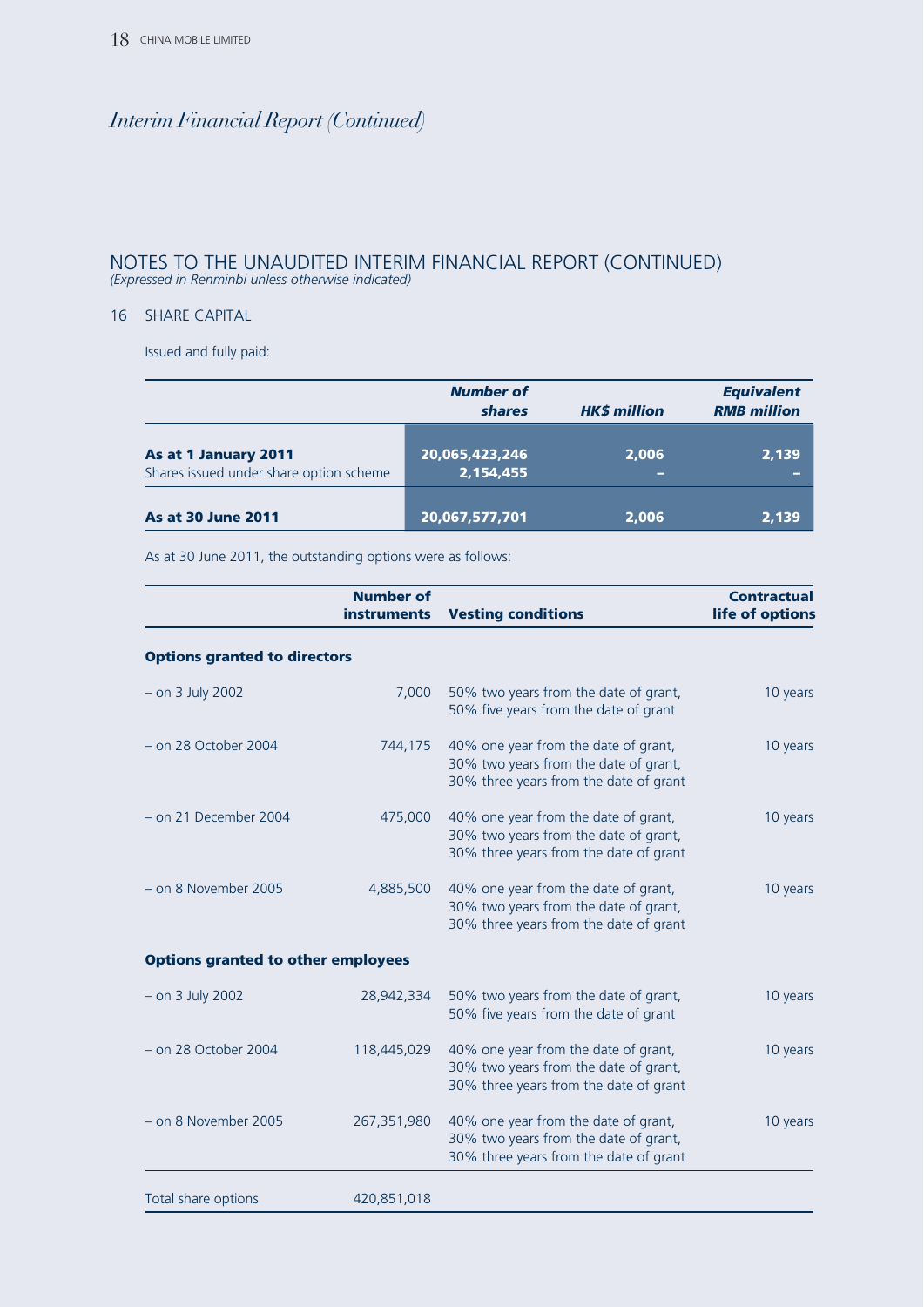#### NOTES TO THE UNAUDITED INTERIM FINANCIAL REPORT (CONTINUED) *(Expressed in Renminbi unless otherwise indicated)*

#### 16 SHARE CAPITAL (CONTINUED)

No share options were granted to the directors of the Company or other employees of the Group or lapsed during the six months ended 30 June 2011 and 2010.

During the six months ended 30 June 2011, the directors and other employees of the Group exercised options to subscribe for 800,000 and 1,354,455 ordinary shares of the Company, respectively.

#### **Details of share options exercised during the period**

| <b>Grant date</b> | <b>Exercise price</b> | <b>Weighted</b><br>average closing<br>price per share<br>of the share<br>options exercised | <b>Proceeds</b><br>received | <b>Number of</b><br>shares involved<br>in the options |
|-------------------|-----------------------|--------------------------------------------------------------------------------------------|-----------------------------|-------------------------------------------------------|
|                   |                       |                                                                                            |                             |                                                       |
| 3 July 2002       | HK\$22.85             | HK\$72.52                                                                                  | HK\$24,104,579              | 1,054,905                                             |
| 28 October 2004   | HK\$22.75             | HK\$72.32                                                                                  | HK\$5,904,876               | 259,555                                               |
| 8 November 2005   | HK\$34.87             | HK\$70.41                                                                                  | HK\$29,290,626              | 839,995                                               |
|                   |                       |                                                                                            |                             | 2.154.455                                             |

#### 17 RELATED PARTY TRANSACTIONS

#### **(a) Transactions with CMCC Group**

The following is a summary of principal related party transactions entered into by the Group with CMCC and its subsidiaries, excluding the Group, ("CMCC Group"), for the six months ended 30 June 2011 and 2010.

|                                                  | Six months ended 30 June |                    |                    |
|--------------------------------------------------|--------------------------|--------------------|--------------------|
|                                                  |                          | 2011               | 2010               |
|                                                  | <b>Note</b>              | <b>RMB</b> million | <b>RMB</b> million |
|                                                  |                          |                    |                    |
| Telecommunications services revenue              | (i)                      | 480                |                    |
| Telecommunications services charges              | $^{(1)}$                 | 372                | 876                |
| Property leasing and management services charges | (ii)                     | 335                | 439                |
| Interest paid/payable                            | (iii)                    | 110                | 384                |
| Interconnection revenue                          | (iv)                     | 146                | 161                |
| Interconnection charges                          | (iv)                     | 224                | 215                |
| Leased line charges                              | (iv)                     | 63                 | 29                 |
| Network capacity leasing charges                 | (V)                      | 428                | 282                |
| Sales channel utilizing revenue                  | (vi)                     | 50                 | 12                 |
| Sales channel utilizing charges                  | (vi)                     | 288                | 331                |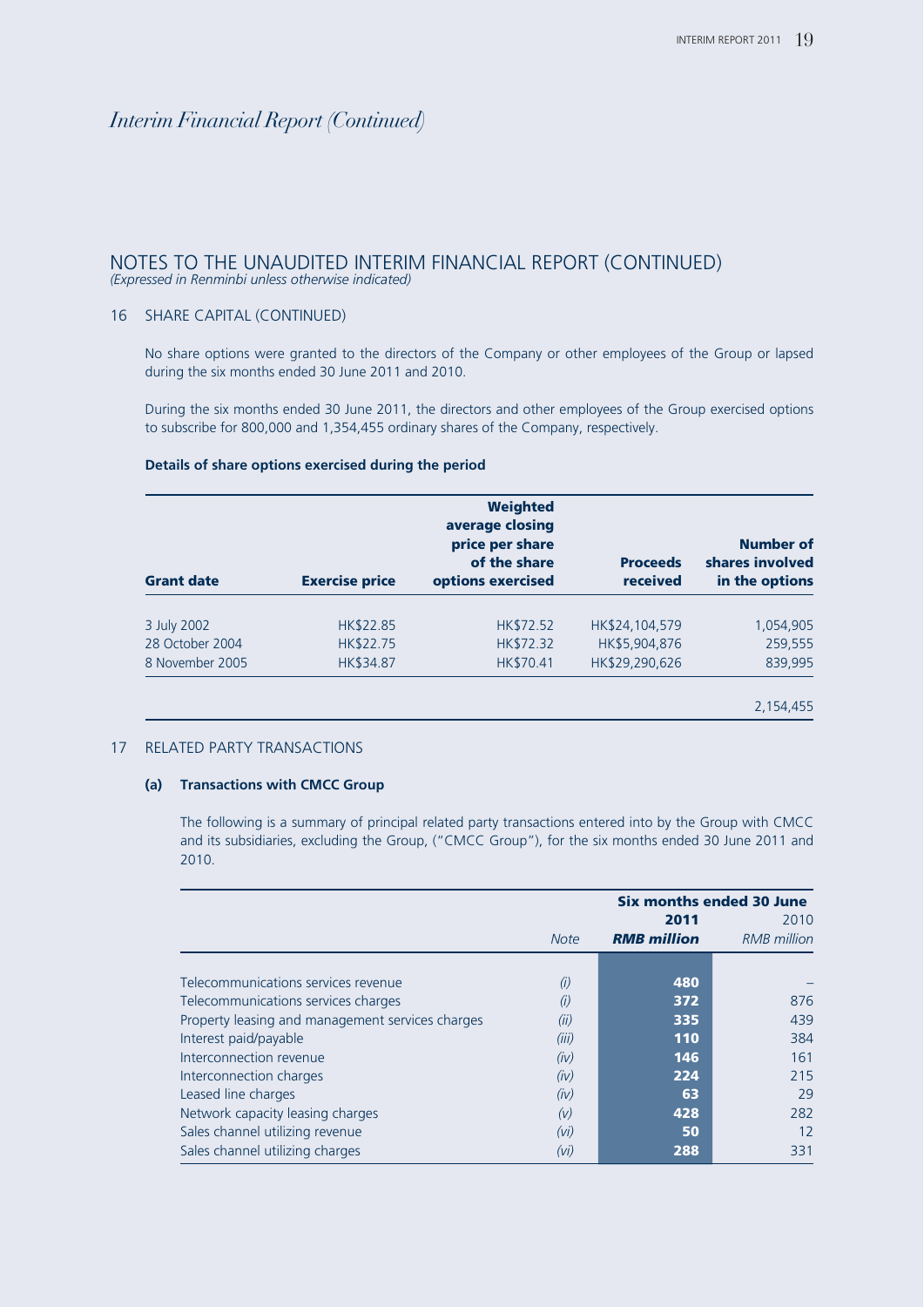#### NOTES TO THE UNAUDITED INTERIM FINANCIAL REPORT (CONTINUED) *(Expressed in Renminbi unless otherwise indicated)*

#### 17 RELATED PARTY TRANSACTIONS (CONTINUED)

#### **(a) Transactions with CMCC Group (Continued)**

#### *Notes:*

- *(i) The amounts represent telecommunication services settlement received/receivable from or paid/payable to CMCC Group for the telecommunications project planning, design and construction services, telecommunications line and pipeline construction services, and telecommunications line maintenance services.*
- *(ii) The amount represents the rental and property management fees paid/payable to CMCC Group in respect of business premises and offices, retail outlets and warehouses.*
- *(iii) The amount represents the interest paid/payable to China Mobile Hong Kong (BVI) Limited, the Company's immediate holding company, in respect of the balance of purchase consideration for acquisitions of subsidiaries.*
- *(iv) The amounts represent settlement received/receivable from or paid/payable to China TieTong Telecommunications Corporation, a wholly-owned subsidiary of CMCC, in respect of interconnection settlement and lease line charges.*
- *(v) The amount represents leasing charges paid/payable to CMCC Group in respect of leasing of TD-SCDMA network capacity.*
- *(vi) The amounts represent the sales channel utilizing settlement received/receivable from or paid/payable to CMCC Group for utilizing the existing sales channels and resources, such as sales outlets, internet sales network, etc..*

#### **(b) Transactions with associates**

The Group also has entered into transactions with its associates, over which the Group can exercise significant influence. The major transactions entered into by the Group and the associates include the bank deposits placed at Shanghai Pudong Development Bank Co., Ltd. ("SPD Bank"), the interest income received/receivable from SPD Bank, and the mobile telecommunications service provided to SPD Bank, which were carried out in the ordinary course of business.

|             | As at              | As at              |
|-------------|--------------------|--------------------|
|             | 30 June            | 31 December        |
|             | 2011               | 2010               |
| <b>Note</b> | <b>RMB</b> million | <b>RMB</b> million |
|             |                    |                    |
| (i)         | 10,104             | 1,999              |
|             |                    |                    |

|                                       |             | <b>Six months ended 30 June</b> |                    |
|---------------------------------------|-------------|---------------------------------|--------------------|
|                                       |             | 2011                            | 2010               |
|                                       | <b>Note</b> | <b>RMB</b> million              | <b>RMB</b> million |
|                                       |             |                                 |                    |
| Interest income                       | (ii)        | 40                              |                    |
| Mobile telecommunications service fee | (iii)       | 17                              |                    |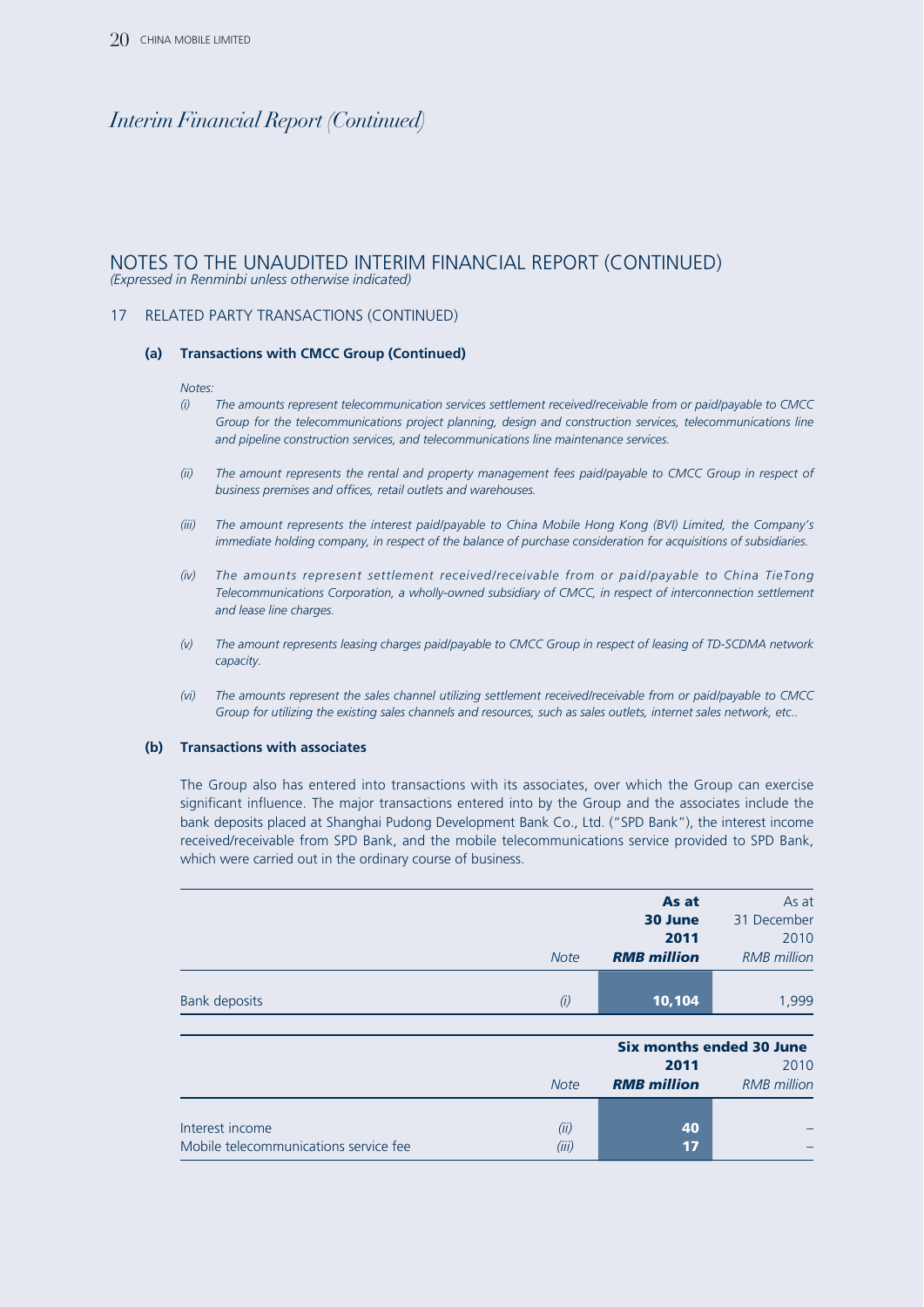#### NOTES TO THE UNAUDITED INTERIM FINANCIAL REPORT (CONTINUED) *(Expressed in Renminbi unless otherwise indicated)*

#### 17 RELATED PARTY TRANSACTIONS (CONTINUED)

#### **(b) Transactions with associates (Continued)**

#### *Notes:*

- *(i) The amount represents demand deposits placed at SPD Bank as at the reporting date.*
- *(ii) Interest income represents interest earned from deposits placed at SPD Bank. The applicable interest rate is determined in accordance with the prevailing benchmark loan interest rate published by PBOC.*
- *(iii) The amount represents the mobile telecommunications services fees received/receivable from SPD Bank.*

#### **(c) Transactions with other government-related entities in the PRC**

The Group is a government-related enterprise and operates in an economic regime currently dominated by entities directly or indirectly controlled by the PRC government through government authorities, agencies, affiliations and other organisation (collectively referred to as "government-related entities").

Apart from transactions with CMCC Group (note 17(a)), the Group has collectively, but not individually, significant transactions with other government-related entities which include but not limited to the following:

- rendering and receiving telecommunication services, including interconnection revenue/charges
- purchase of goods, including use of public utilities
- depositing in banks
- providing trust loans

These transactions are conducted in the ordinary course of the Group's business on terms comparable to the terms of transactions with other entities that are not government-related. The Group prices its telecommunications services and products in accordance with rules and regulations stipulated by related authorities of the PRC Government, where applicable, or based on commercial negotiations. The Group has also established its procurement policies and approval processes for purchases of products and services, which do not depend on whether the counterparties are government-related entities or not.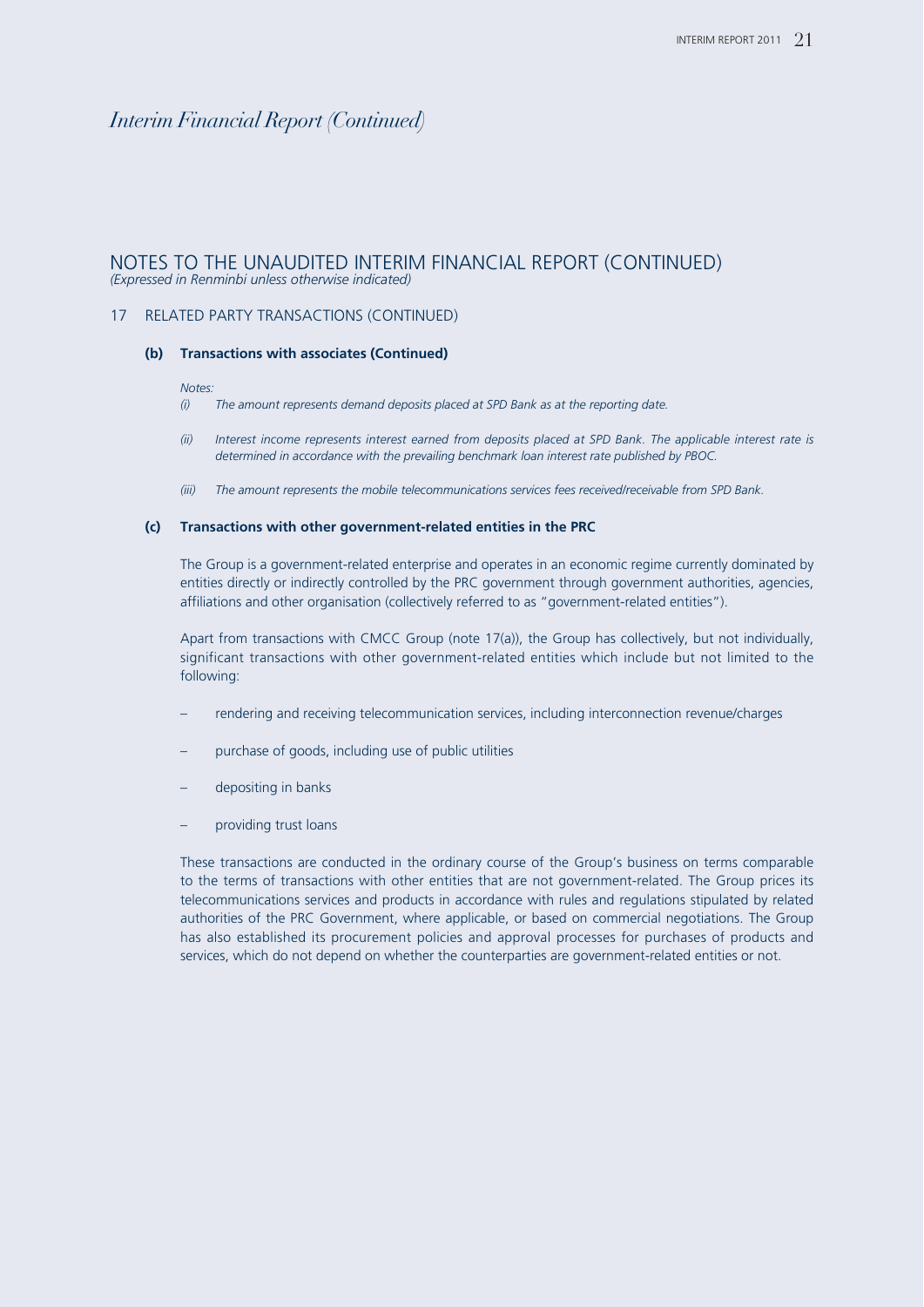#### NOTES TO THE UNAUDITED INTERIM FINANCIAL REPORT (CONTINUED) *(Expressed in Renminbi unless otherwise indicated)*

#### 18 COMMITMENTS

#### **(a) Capital commitments**

The Group had capital commitments as follows:

|                                                                                                                                  | As at<br>30 June<br>2011<br><b>RMB</b> million | As at<br>31 December<br>2010<br><b>RMB</b> million |
|----------------------------------------------------------------------------------------------------------------------------------|------------------------------------------------|----------------------------------------------------|
| Commitments in respect of land and buildings<br>- authorized and contracted for<br>- authorized but not contracted for           | 4,140<br>19,070                                | 4,469<br>14,211                                    |
|                                                                                                                                  | 23,210                                         | 18,680                                             |
| Commitments in respect of telecommunications equipment<br>- authorized and contracted for<br>- authorized but not contracted for | 15,700<br>68,855                               | 17,669<br>79,819                                   |
|                                                                                                                                  | 84,555                                         | 97,488                                             |
| <b>Total commitments</b><br>- authorized and contracted for<br>- authorized but not contracted for                               | 19,840<br>87,925                               | 22,138<br>94,030                                   |
|                                                                                                                                  | 107,765                                        | 116,168                                            |

#### **(b) Operating lease commitments**

The total future minimum lease payments under non-cancellable operating leases are payable as follows:

|                                                             | <b>Land and</b><br><b>buildings</b><br><b>RMB</b> million | <b>Leased lines</b><br><b>RMB</b> million | <b>Others</b><br><b>RMB</b> million | Total<br><b>RMB</b> million |
|-------------------------------------------------------------|-----------------------------------------------------------|-------------------------------------------|-------------------------------------|-----------------------------|
| <b>As at 30 June 2011</b>                                   |                                                           |                                           |                                     |                             |
| Within one year                                             | 5,311                                                     | 948                                       | 837                                 | 7,096                       |
| After one year but within<br>five years<br>After five years | 10,725<br>3,580                                           | 1,110<br>320                              | 886<br>172                          | 12,721<br>4,072             |
|                                                             | 19,616                                                    | 2,378                                     | 1,895                               | 23,889                      |
| As at 31 December 2010                                      |                                                           |                                           |                                     |                             |
| Within one year<br>After one year but within                | 5,100                                                     | 1,121                                     | 730                                 | 6,951                       |
| five years                                                  | 10,250                                                    | 1,335                                     | 687                                 | 12,272                      |
| After five years                                            | 3,652                                                     | 360                                       | 150                                 | 4,162                       |
|                                                             | 19,002                                                    | 2,816                                     | 1,567                               | 23,385                      |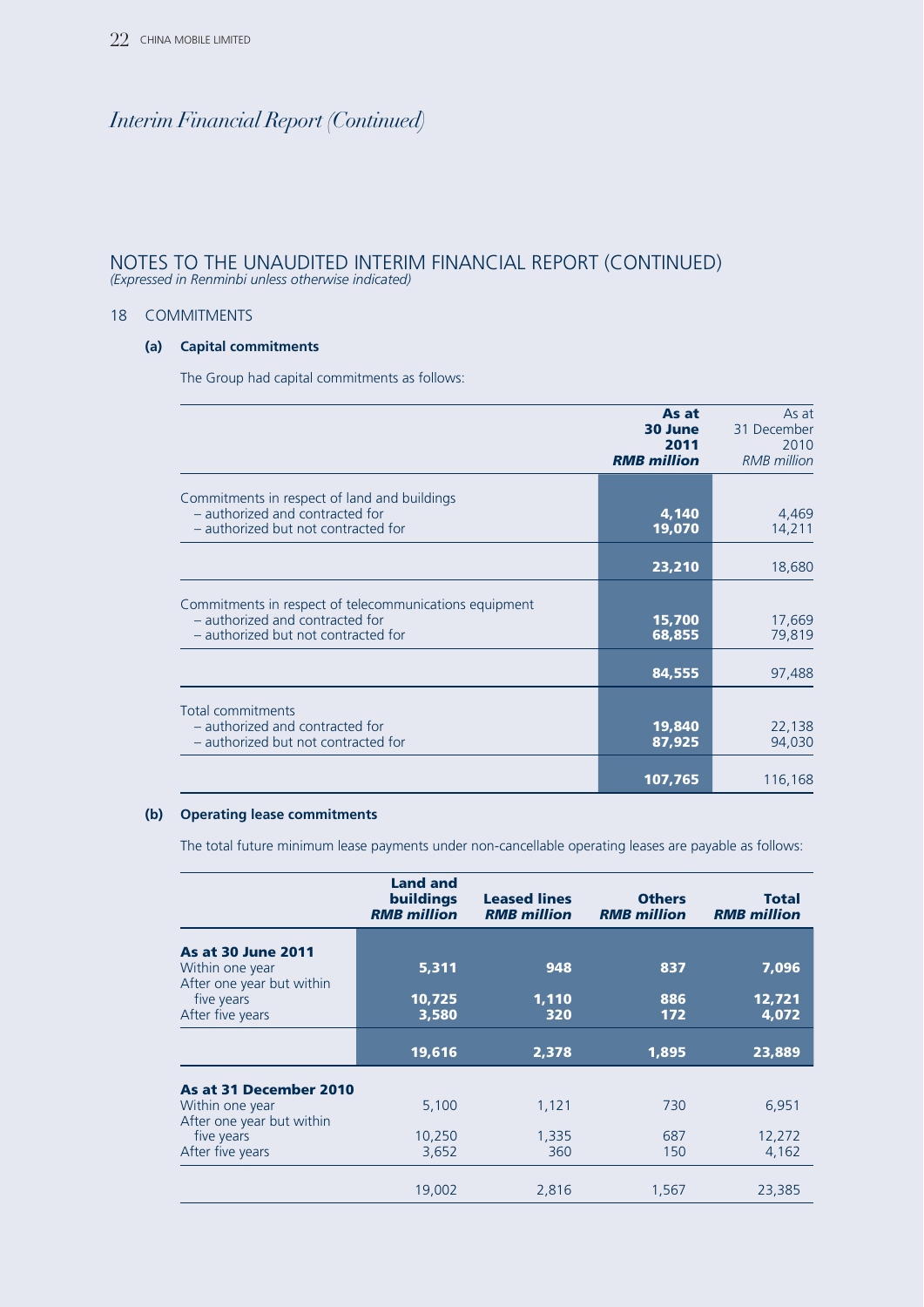#### NOTES TO THE UNAUDITED INTERIM FINANCIAL REPORT (CONTINUED) *(Expressed in Renminbi unless otherwise indicated)*

#### 19 POST BALANCE SHEET EVENT

After the balance sheet date the directors declared an ordinary interim dividend. Further details are disclosed in note 7(a).

#### 20 POSSIBLE IMPACT OF AMENDMENTS, NEW STANDARDS AND INTERPRETATIONS ISSUED BUT NOT YET EFFECTIVE FOR THE ANNUAL ACCOUNTING PERIOD ENDING 31 DECEMBER 2011

Up to the date of issue of the interim financial report, the IASB/HKICPA has issued a number of amendments, new standards and interpretations which are not yet effective for the accounting period ending 31 December 2011 and which have not been adopted in the interim financial report.

Of these developments, the following relate to matters that may be relevant to the Group's operations and financial statements:

|                                                                 | <b>Effective for</b><br>accounting periods<br>beginning on or after |
|-----------------------------------------------------------------|---------------------------------------------------------------------|
| Amendments to IFRS/HKFRS 7, Financial Instruments Disclosures:  |                                                                     |
| transfers of financial assets                                   | 1 July 2011                                                         |
| Amendments to IAS/HKAS 12, Income taxes-deferred tax:           |                                                                     |
| recovery of underlying assets                                   | 1 January 2012                                                      |
| Amendments to IAS 1, Presentation of Financial Statements       | 1 July 2012                                                         |
| <b>IFRS/HKFRS 10, Consolidated Financial Statements</b>         | 1 January 2013                                                      |
| <b>IFRS/HKFRS 11, Joint Arrangements</b>                        | 1 January 2013                                                      |
| <b>IFRS/HKFRS 12, Disclosure of Interests in Other Entities</b> | 1 January 2013                                                      |
| <b>IFRS/HKFRS 13, Fair Value Measurement</b>                    | 1 January 2013                                                      |
| IAS/HKAS 27, Separate Financial Statements                      | 1 January 2013                                                      |
| IAS/HKAS 28, Investments in Associates and Joint Ventures       | 1 January 2013                                                      |
| IFRS/HKFRS 9, Financial Instruments                             | 1 January 2015                                                      |

The Group is in the process of making an assessment of what the impact of these amendments, new standards and new interpretations are expected to be in the period of initial application. So far the Group has concluded that while the adoption of them may result in new or amended disclosures, it is unlikely to have a significant impact on the Group's results of operations and financial position.

#### 21 COMPARATIVE FIGURES

Certain comparative figures have been adjusted to conform to current period's presentation.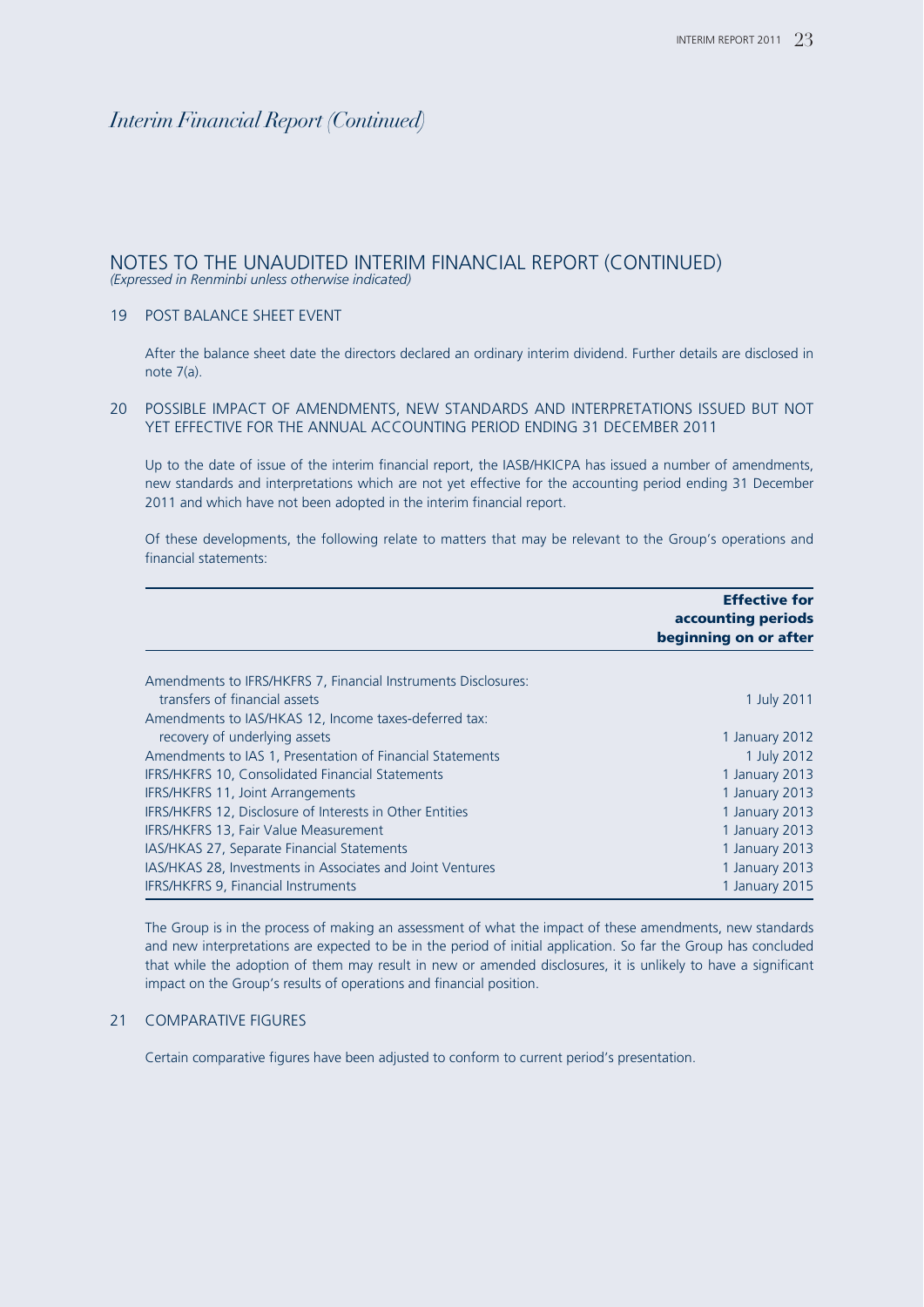# Independent Review Report



### **Independent review report to the Board of Directors of China Mobile Limited**

#### **Introduction**

We have reviewed the interim financial report set out on pages 5 to 23 which comprises the consolidated balance sheet of China Mobile Limited as of 30 June 2011 and the related consolidated statement of comprehensive income, and consolidated statement of changes in equity and condensed consolidated cash flow statement for the six month period then ended and explanatory notes.

The Rules Governing the Listing of Securities on The Stock Exchange of Hong Kong Limited require the preparation of an interim financial report to be in compliance with the relevant provisions thereof, and to be in compliance with either International Accounting Standard 34 "Interim financial reporting" issued by the International Accounting Standards Board ("IAS 34") or Hong Kong Accounting Standard 34 "Interim financial reporting" issued by the Hong Kong Institute of Certified Public Accountants ("HKAS 34"), depending on whether the issuer's annual financial statements were prepared in accordance with International Financial Reporting Standards ("IFRSs") or Hong Kong Financial Reporting Standards ("HKFRSs") respectively. As the annual financial statements of China Mobile Limited are prepared in accordance with both IFRSs and HKFRSs, the directors are responsible for the preparation and presentation of the interim financial report in accordance with both IAS 34 and HKAS 34.

Our responsibility is to form a conclusion, based on our review, on the interim financial report and to report our conclusion solely to you, as a body, in accordance with our agreed terms of engagement, and for no other purpose. We do not assume responsibility towards or accept liability to any other person for the contents of this report.

#### **Scope of review**

We conducted our review in accordance with Hong Kong Standard on Review Engagements 2410, "Review of interim financial information performed by the independent auditor of the entity" issued by the Hong Kong Institute of Certified Public Accountants. A review of the interim financial report consists of making enquiries, primarily of persons responsible for financial and accounting matters, and applying analytical and other review procedures. A review is substantially less in scope than an audit conducted in accordance with Hong Kong Standards on Auditing and consequently does not enable us to obtain assurance that we would become aware of all significant matters that might be identified in an audit. Accordingly we do not express an audit opinion.

#### **Conclusion**

Based on our review, nothing has come to our attention that causes us to believe that the interim financial report as at 30 June 2011 is not prepared, in all material respects, in accordance with IAS 34 or HKAS 34.

**KPMG** *Certified Public Accountants*

8th Floor, Prince's Building 10 Chater Road Central, Hong Kong

18 August 2011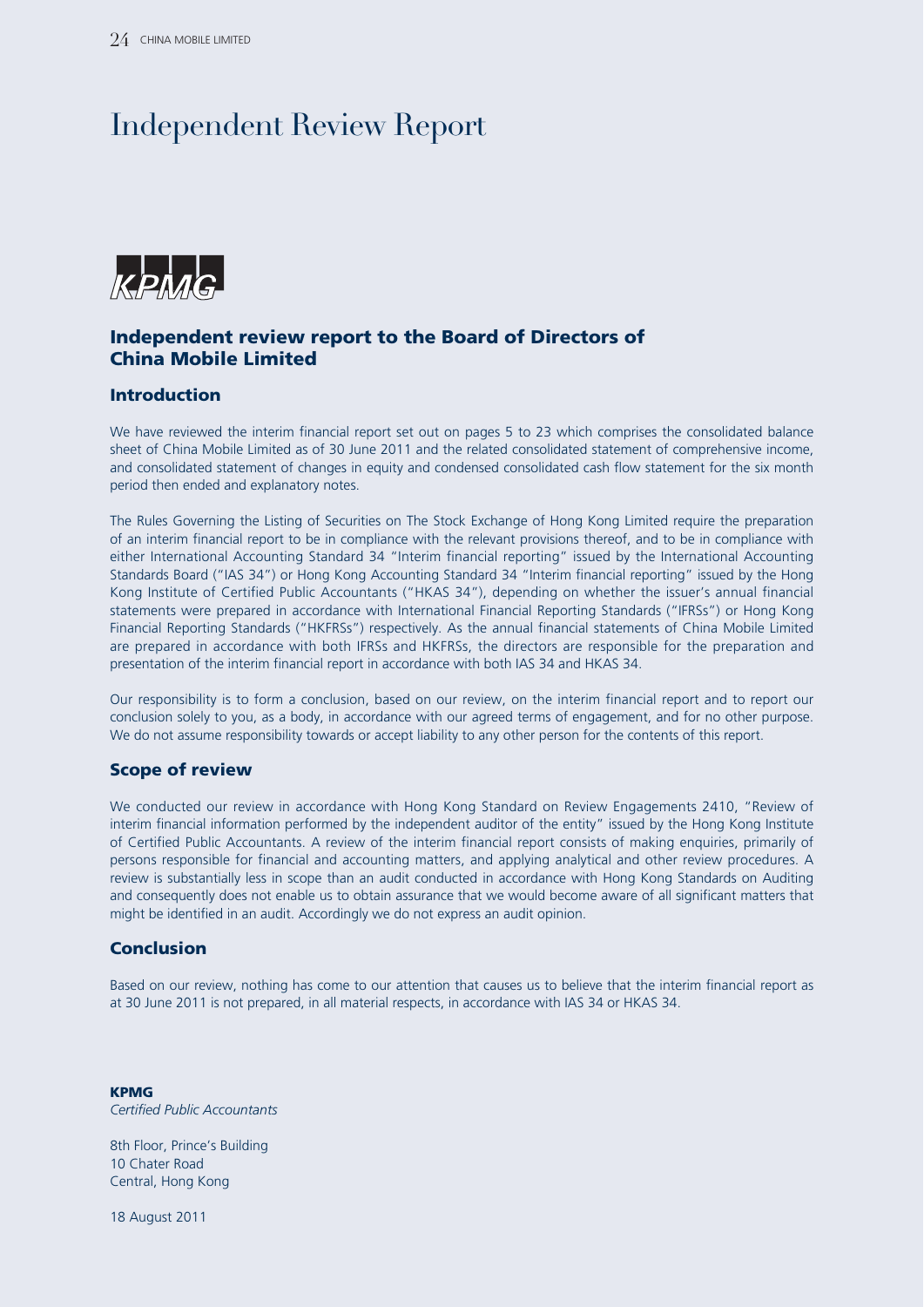# Discussion of Selected Items in the Interim Results

#### 1 CAPITAL EXPENDITURE

In the first half of 2011, based on the principle of "scientific planning, optimized management, living within our means and farsighted investment", the Group focused on strengthening project management and optimized resource allocation to effectively support the growth in our customer base, voice usage volume and data traffic. The Group's capital expenditure for the first half of 2011 was RMB61.8 billion, representing 24.7% of operating revenue, which was mainly used for the construction of infrastructural networks, transmission facilities, business support systems and infrastructure buildings and for the development of new technologies and new businesses. The capital expenditure was primarily financed by cash flow generated from operations. To ensure investment effectiveness, the Group adopted a 2G/3G network integration strategy. During the first half of 2011, over 70% of the capital investment was compatible to 3G. The Group is committed to further strengthening network advantages, maintaining the overall lead in network capacity and quality, furthering the coordinated development of the 2G, 3G and WLAN networks, continuously pursuing rational investment, promoting centralized construction and evaluating the cost-effectiveness of capital investment, with an aim to achieve lowcost, high-efficiency operations and to ensure favorable investment returns.

#### 2 OPERATING EXPENSE

In the first half of 2011, while facing various challenges, such as the increasing mobile telecommunications penetration rate and intensified market competition, the Group, while adhering to the cost-effective resource allocation principle of "forward planning, effective resource allocation, rational investment and refined management", further increased investments in sales promotion, customer service, channel construction and network optimization in order to support our stable business development. Adhering to our mantra of "Customers are our priority, quality service is our principle", the Group carried out rational competition, strengthened its refined cost management, and continued to strengthen its core competitiveness in respect of network, business and services. The Group's operating expenses for the first half of 2011 totaled RMB175.1 billion, representing an increase of 11.9% over the same period last year and accounting for 70.0% of operating revenue. With the continuous growth of the business, the Company's advantages of economies of scale continued to be realized. This was reflected in the decline of average operating expenses per minute of usage by 1.2%, despite the fact that there was an increase of 8.8%, 11.3% and 13.3% in operating revenue, number of customers and voice usage volume, respectively, over the same period last year.

#### 3 STRONG CASH FLOW AND SOUND CAPITAL STRUCTURE

The favorable growth in business and revenue, refined cost control measures, highly-efficient capital expenditure management, and the continuous effect of economies of scale continued to generate strong cash flow for the Group. Free cash flow (net cash generated from operating activities after deduction of capital expenditure incurred) of the Group was RMB64.4 billion for the six months ended 30 June 2011. As of 30 June 2011, the Group's total cash and bank balances were RMB330.0 billion, of which 99.1%, 0.2% and 0.7% were denominated in RMB, U.S. dollar and Hong Kong dollar, respectively. While maintaining a sufficient amount of working capital, the Company preserved and increased the value of the cash in hand through the granting of trust loans. In addition, the Company exercised stringent risk management and control over trust loans by limiting the recipients of such loans to major state-owned enterprises in Mainland China. The risks of trust loans were thus minimal.

In June 2011, the Group repaid RMB5 billion in respect of the bonds issued by China Mobile Group Guangdong Company Limited on 18 June 2001. As of 30 June 2011, the Group's debt to capitalization ratio (with capitalization representing the sum of total debt and total shareholders' equity value) was approximately 4.7%, and the short-term and long-term borrowings of the Group totaled RMB29.8 billion. The financial position of the Group continued to remain at a sound level. Of the total borrowings, 20.8% was in RMB (consisting principally of RMB bonds), and 79.2% was in U.S. dollar (consisting principally of the balances of the deferred consideration for the acquisitions of the eight and ten provincial telecommunications operators). Approximately 79.6% of the Group's borrowings were made at floating interest rates. The effective average interest rate of borrowings of the Group was 2.17% in the first half of 2011, whereas the interest coverage multiple (ratio of profit before interest and tax to interest expenses) amounted to 230 times.

The Group will continue to pursue prudent financial principles, adhere to efficient financial risk management, strive to maintain a robust cash generating capability and capability to preserve and increase value, adopt wise resource allocation, maintain a sound debt profile and level, as well as reinforce and develop favorable economic benefits, with a view to generating returns for its shareholders continuously.

#### 4 PERSONNEL EXPENSE

The Group continued to strengthen its highly-efficient personnel management and incentive mechanism, adhere to the people-oriented principle and continuously enhance its human resource management. The Group has implemented a comprehensive budget management system and performance-based evaluation system, which helped to maintain its competitive advantage in terms of human resources while reasonably controlling personnel expense. To support its sound business development, the Group further expanded its workforce in different areas of activity, resulting in an increased staff number. As at 30 June 2011, the Group had a total of 170,019 employees. Personnel expenses for the first half of 2011 were RMB13.1 billion, representing 5.2% of the operating revenue.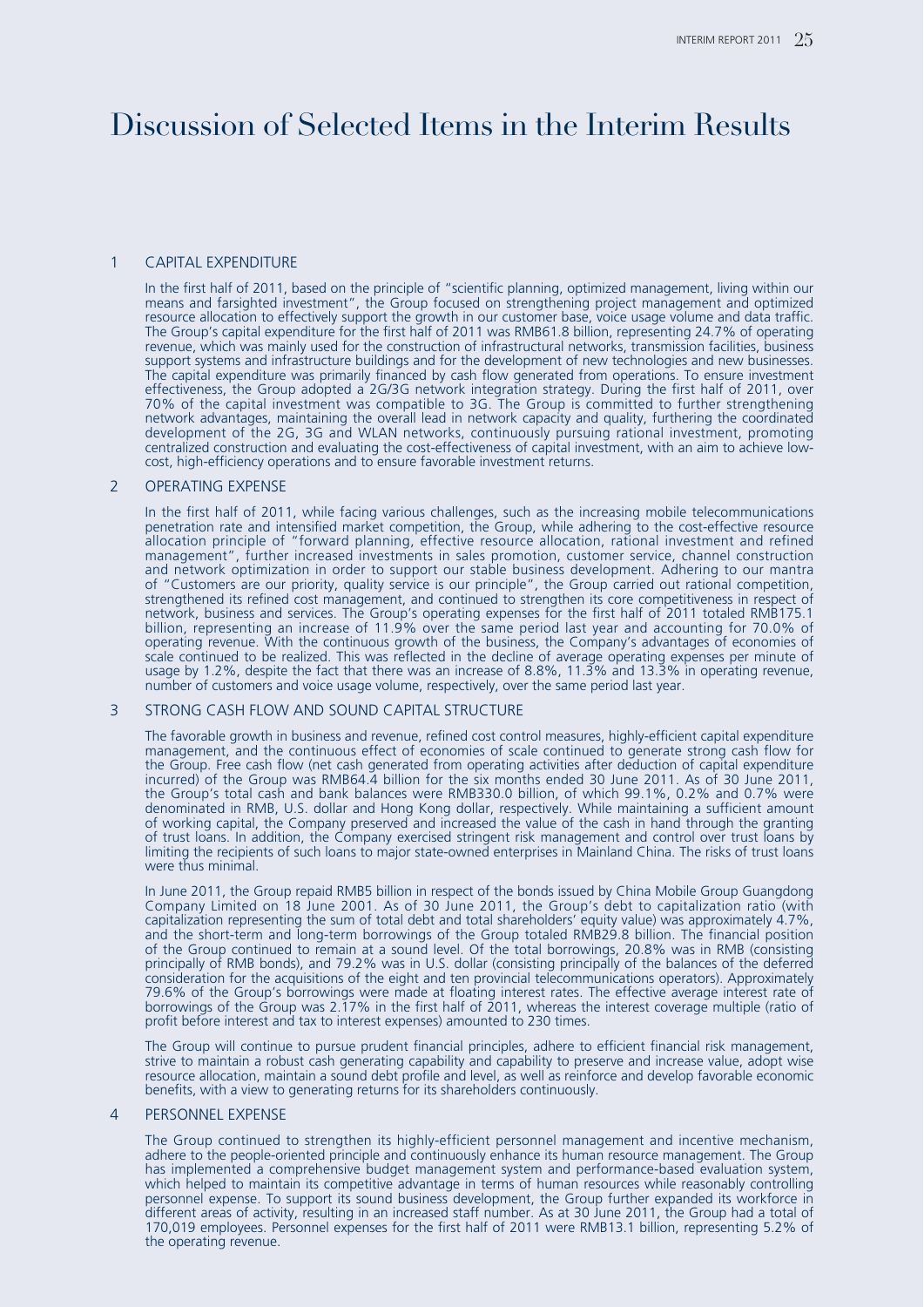# Other Information

#### DIRECTORS' AND CHIEF EXECUTIVE'S INTERESTS AND SHORT POSITIONS IN SHARES, UNDERLYING SHARES AND DEBENTURES

The following directors of the Company had the following interests in the shares of the Company as at 30 June 2011 as recorded in the register of directors' and chief executive's interests and short positions required to be kept under section 352 of the Securities and Futures Ordinance ("SFO"):

| <b>Name of director</b> | <b>Personal interest</b><br>as beneficial owner |
|-------------------------|-------------------------------------------------|
| LO Ka Shui              | 400,000 shares                                  |
| Frank WONG Kwong Shing  | 400,000 shares                                  |

Certain directors of the Company personally hold options to subscribe for ordinary shares of the Company. Details of such options are disclosed under the paragraph "Directors', chief executive's and employees' rights to acquire shares" below. These share options were granted pursuant to the terms of the share option scheme adopted by the Company.

Apart from those disclosed herein, as at 30 June 2011, none of the directors nor the chief executive of the Company had any interests or short positions in any of the shares, underlying shares or debentures of the Company or any of its associated corporations (within the meaning of the SFO) that is required to be recorded and kept in the register in accordance with section 352 of the SFO, any interests required to be notified to the Company and The Stock Exchange of Hong Kong Limited pursuant to the Model Code for Securities Transactions by Directors of Listed Issuers (the "Model Code").

#### DIRECTORS', CHIEF EXECUTIVE'S AND EMPLOYEES' RIGHTS TO ACQUIRE SHARES

Apart from those disclosed below, at no time during the six months ended 30 June 2011 was the Company, any of its holding companies or subsidiaries, a party for any arrangement to enable the directors or chief executive of the Company or any of their spouses or children under eighteen years of age to acquire benefits by means of the acquisition of shares in or debentures of the Company or any other body corporate.

#### **Share option scheme of the Company**

During the six months ended 30 June 2011, no share options have been granted or cancelled under the share option scheme of the Company.

As at 30 June 2011, the directors and chief executive of the Company and employees of the Group had the following personal interests in options to subscribe for shares of the Company granted under the share option scheme of the Company (effective on 24 June 2002).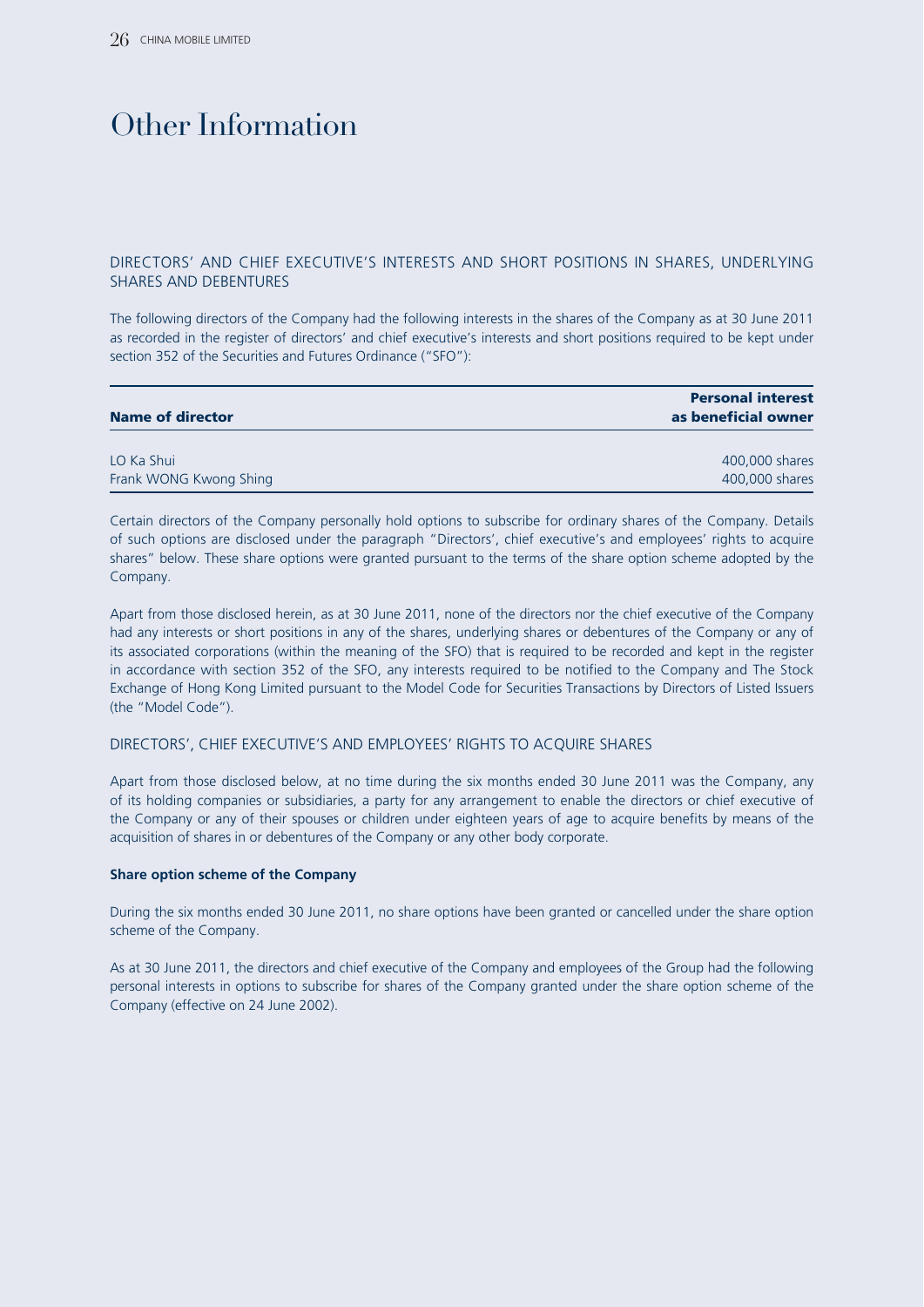#### DIRECTORS', CHIEF EXECUTIVE'S AND EMPLOYEES' RIGHTS TO ACQUIRE SHARES (CONTINUED)

#### **Share option scheme of the Company (Continued)**

|                                       | <b>No. of shares</b><br>involved in<br>the options<br>outstanding at<br>the beginning<br>of the period | <b>No. of shares</b><br>involved in<br>the options<br>outstanding<br>at period end | Date on which<br>options were<br>granted | <b>No. of shares</b><br>involved in<br>the options<br>lapsed during<br>the period | <b>No. of shares</b><br>acquired on<br>exercise of<br>options<br>during the<br>period | <b>Exercise</b><br>price<br>HK\$ |
|---------------------------------------|--------------------------------------------------------------------------------------------------------|------------------------------------------------------------------------------------|------------------------------------------|-----------------------------------------------------------------------------------|---------------------------------------------------------------------------------------|----------------------------------|
| <b>Directors</b>                      |                                                                                                        |                                                                                    |                                          |                                                                                   |                                                                                       |                                  |
| <b>WANG Jianzhou</b>                  | 475,000                                                                                                | 475,000                                                                            | 21 December 2004                         |                                                                                   |                                                                                       | 26.75                            |
|                                       | 970,000                                                                                                | 970,000                                                                            | 8 November 2005                          |                                                                                   |                                                                                       | 34.87                            |
| LI Yue                                | 154,000                                                                                                | 154,000                                                                            | 28 October 2004                          |                                                                                   |                                                                                       | 22.75                            |
| (also the chief executive<br>officer) | 780,000                                                                                                | 780,000                                                                            | 8 November 2005                          |                                                                                   |                                                                                       | 34.87                            |
| LU Xiangdong                          | 154,000                                                                                                | 154,000                                                                            | 28 October 2004                          |                                                                                   |                                                                                       | 22.75                            |
|                                       | 780,000                                                                                                | 780,000                                                                            | 8 November 2005                          |                                                                                   |                                                                                       | 34.87                            |
| XUE Taohai                            | 154,000                                                                                                | 154,000                                                                            | 28 October 2004                          |                                                                                   |                                                                                       | 22.75                            |
|                                       | 780,000                                                                                                | 780,000                                                                            | 8 November 2005                          |                                                                                   |                                                                                       | 34.87                            |
| SHA Yuejia                            | 7,000                                                                                                  | 7,000                                                                              | 3 July 2002                              |                                                                                   |                                                                                       | 22.85                            |
|                                       | 82,575                                                                                                 | 82,575                                                                             | 28 October 2004                          |                                                                                   |                                                                                       | 22.75                            |
|                                       | 780,000                                                                                                | 780,000                                                                            | 8 November 2005                          |                                                                                   |                                                                                       | 34.87                            |
| LIU Aili                              | 82,600                                                                                                 | 82,600                                                                             | 28 October 2004                          |                                                                                   | $\qquad \qquad -$                                                                     | 22.75                            |
|                                       | 141,500                                                                                                | 141,500                                                                            | 8 November 2005                          |                                                                                   |                                                                                       | 34.87                            |
| <b>XU Long</b>                        | 117,000                                                                                                | 117,000                                                                            | 28 October 2004                          |                                                                                   | $\qquad \qquad -$                                                                     | 22.75                            |
|                                       | 254,000                                                                                                | 254,000                                                                            | 8 November 2005                          |                                                                                   |                                                                                       | 34.87                            |
| LO Ka Shui                            | 400,000                                                                                                | -                                                                                  | 8 November 2005                          |                                                                                   | 400,000                                                                               | 34.87                            |
| Frank WONG Kwong Shing                | 400,000                                                                                                | -                                                                                  | 8 November 2005                          |                                                                                   | 400,000                                                                               | 34.87                            |
| Moses CHENG Mo Chi                    | 400,000                                                                                                | 400,000                                                                            | 8 November 2005                          |                                                                                   |                                                                                       | 34.87                            |
| <b>Employees</b>                      | 29,997,239                                                                                             | 28,942,334                                                                         | 3 July 2002                              |                                                                                   | 1,054,905                                                                             | 22.85                            |
|                                       | 118,704,584                                                                                            | 118,445,029                                                                        | 28 October 2004                          |                                                                                   | 259,555                                                                               | 22.75                            |
|                                       | 267,391,975                                                                                            | 267,351,980                                                                        | 8 November 2005                          |                                                                                   | 39,995                                                                                | 34.87                            |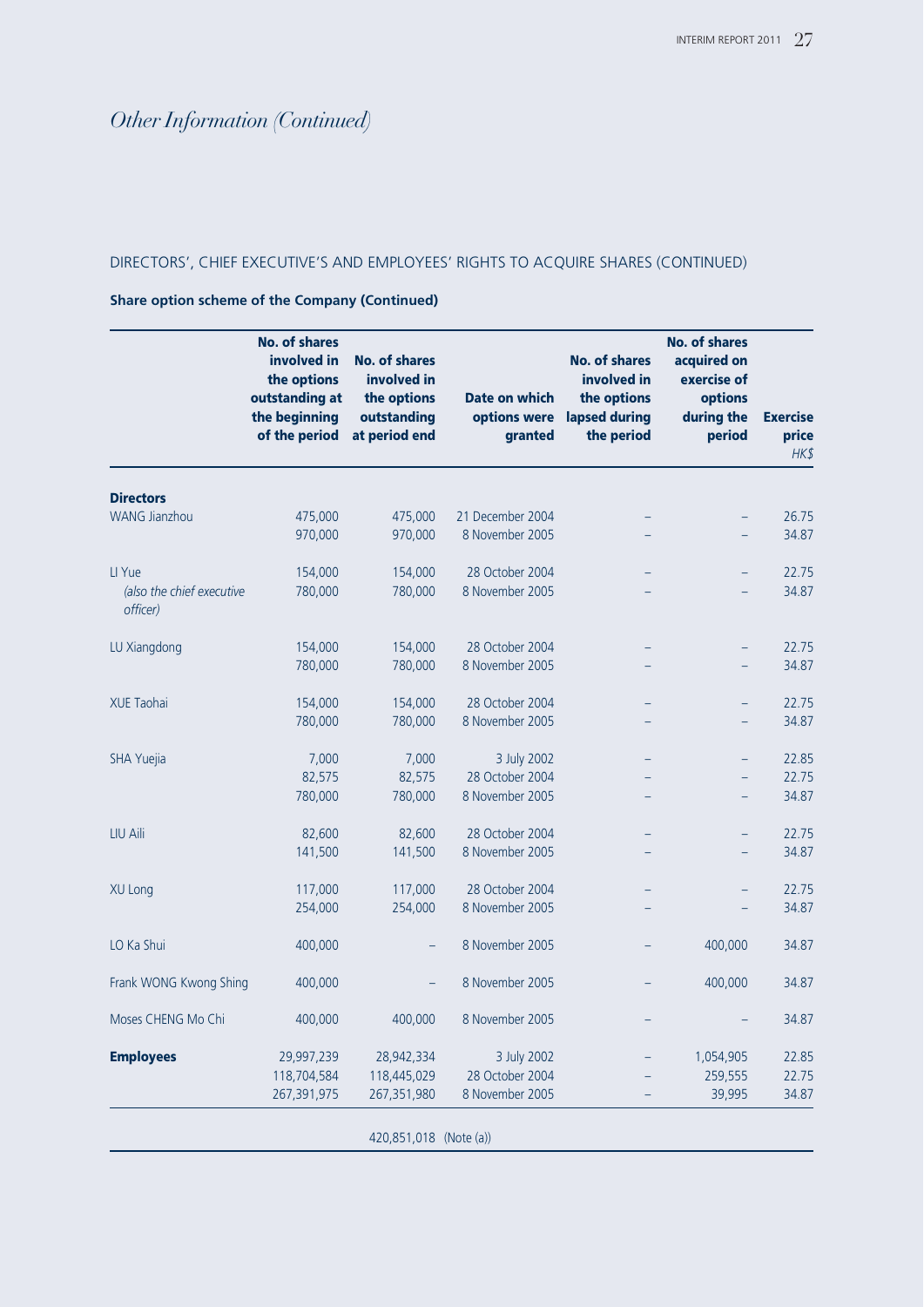#### DIRECTORS', CHIEF EXECUTIVE'S AND EMPLOYEES' RIGHTS TO ACQUIRE SHARES (CONTINUED)

#### **Share option scheme of the Company (Continued)**

#### *Notes:*

*(a) The total number of shares involved in the options outstanding at period end represents 2.10% of the issued share capital of the Company as at the latest practicable date prior to the printing of this report.*

*(b) Particulars of share options:*

| <b>Date of grant</b> | <b>Exercise period</b>                                                                        |
|----------------------|-----------------------------------------------------------------------------------------------|
|                      |                                                                                               |
| 3 July 2002          | 3 July 2004 to 2 July 2012 (in respect of 50% of the options granted)                         |
|                      | 3 July 2007 to 2 July 2012 (in respect of the remaining 50% of the options granted)           |
| 28 October 2004      | 28 October 2005 to 27 October 2014 (in respect of 40% of the options granted)                 |
|                      | 28 October 2006 to 27 October 2014 (in respect of 30% of the options granted)                 |
|                      | 28 October 2007 to 27 October 2014 (in respect of the remaining 30% of the options granted)   |
| 21 December 2004     | 21 December 2005 to 20 December 2014 (in respect of 40% of the options granted)               |
|                      | 21 December 2006 to 20 December 2014 (in respect of 30% of the options granted)               |
|                      | 21 December 2007 to 20 December 2014 (in respect of the remaining 30% of the options granted) |
| 8 November 2005      | 8 November 2006 to 7 November 2015 (in respect of 40% of the options granted)                 |
|                      | 8 November 2007 to 7 November 2015 (in respect of 30% of the options granted)                 |
|                      | 8 November 2008 to 7 November 2015 (in respect of the remaining 30% of the options granted)   |

Details of share options exercised during the period:

| <b>Period during which</b><br>options were exercised | <b>Exercise price</b><br>HK\$ | <b>Weighted average</b><br>closing price per<br>share immediately<br>before dates of<br>exercise of options<br>HK\$ | <b>Proceeds</b><br>received<br>HK\$ | <b>Number of</b><br><b>shares</b><br>involved in<br>the options |  |
|------------------------------------------------------|-------------------------------|---------------------------------------------------------------------------------------------------------------------|-------------------------------------|-----------------------------------------------------------------|--|
| 3 January 2011 to 30 June 2011                       | 22.85                         | 71.74                                                                                                               | 24,104,579                          | 1,054,905                                                       |  |
| 6 January 2011 to 30 June 2011                       | 22.75                         | 71.61                                                                                                               | 5,904,876                           | 259,555                                                         |  |
| 12 January 2011 to 30 June 2011                      | 34.87                         | 71.24                                                                                                               | 29.290.626                          | 839,995                                                         |  |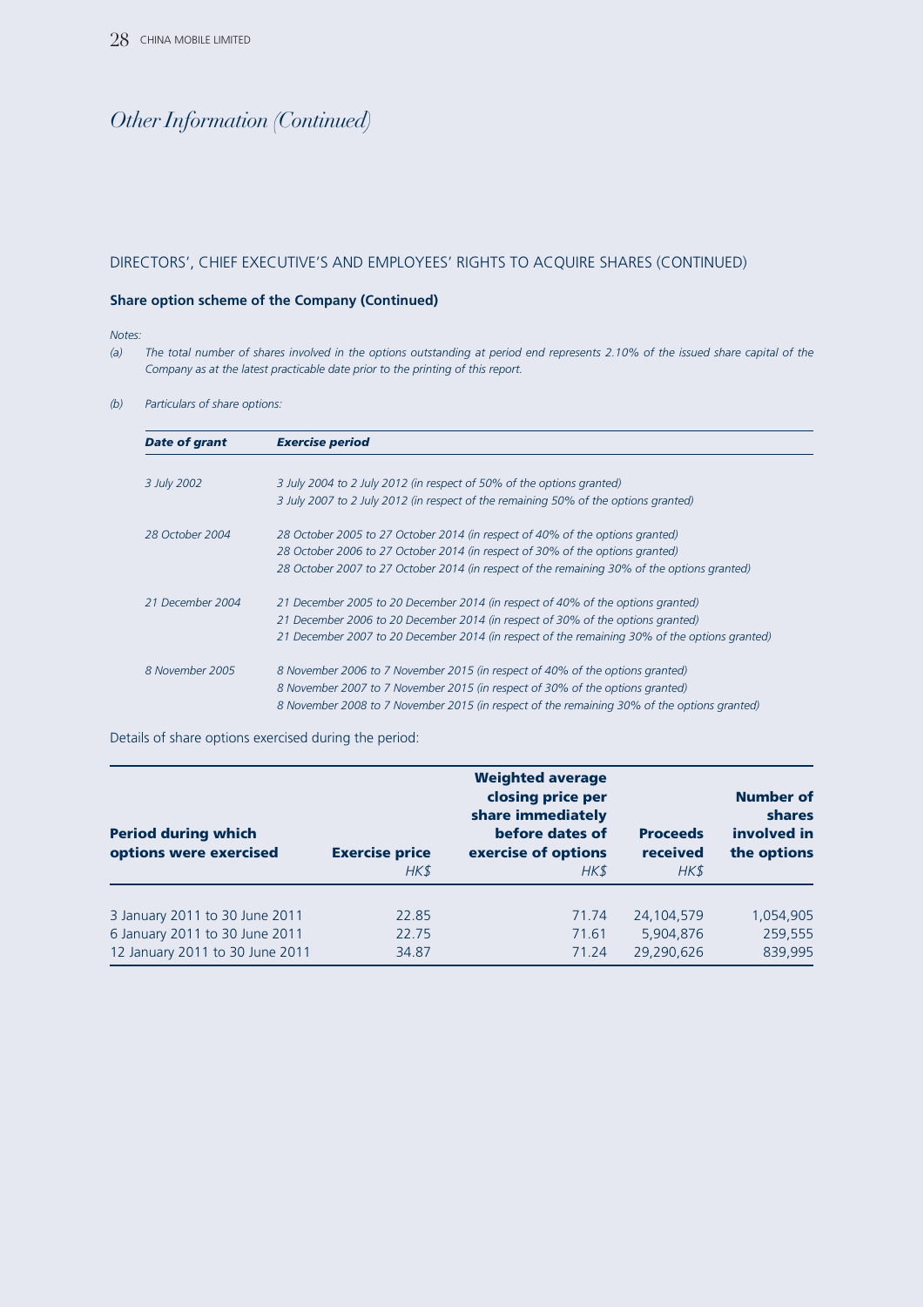#### DIRECTORS', CHIEF EXECUTIVE'S AND EMPLOYEES' RIGHTS TO ACQUIRE SHARES (CONTINUED)

#### **Share option scheme of Aspire Holdings Limited ("Aspire")**

Pursuant to a resolution passed at the annual general meeting of the Company held on 24 June 2002, the share option scheme of Aspire (the "Aspire Scheme") was adopted.

As at 30 June 2011, the employees of Aspire had the following personal interests in options to subscribe for shares of Aspire granted under the Aspire Scheme.

|                      | <b>No. of shares</b><br>involved in<br>the options<br>outstanding at<br>the beginning<br>of the period | No. of shares<br>involved in<br>the options<br>outstanding<br>at period end | Date on which<br>options were<br>granted | <b>Normal period</b><br>during which<br>options are<br>exercisable | <b>No. of shares</b><br>involved in<br>the options<br>lapsed<br>during the<br>period | <b>Exercise</b><br>price<br>US\$ |
|----------------------|--------------------------------------------------------------------------------------------------------|-----------------------------------------------------------------------------|------------------------------------------|--------------------------------------------------------------------|--------------------------------------------------------------------------------------|----------------------------------|
| Employees of Aspire* | 3,925,000                                                                                              | 3.465.000                                                                   | 18 February 2003                         | (Note 2)                                                           | 460,000                                                                              | 0.298                            |
|                      | 160,000                                                                                                | 160,000                                                                     | 18 April 2003                            | (Note 2)                                                           |                                                                                      | 0.298                            |
|                      | 1,660,000                                                                                              | 1,410,000                                                                   | 16 September 2003                        | (Note 2)                                                           | 250,000                                                                              | 0.298                            |
|                      | 815,000                                                                                                | 815,000                                                                     | 18 March 2004                            | (Note 2)                                                           | $\overline{\phantom{0}}$                                                             | 0.298                            |
|                      | 75,000                                                                                                 | 45,000                                                                      | 28 May 2004                              | (Note 2)                                                           | 30,000                                                                               | 0.298                            |

#### 5,895,000 (Note 1)

- *\* During the six months ended 30 June 2011, no share options have been granted under the Aspire Scheme for the directors or chief executive of the Company.*
- *Note 1: The total number of shares involved in the options outstanding at the end of the period represents 0.63% of the issued share capital of Aspire as at the date of this report.*

*Note 2: (a) The initial 50% of the options granted to a particular employee are exercisable between the period:*

- commencing on the later of:
	- *(i) two years after the commencement of employment of that employee or the option offer date (as the case may be); or*
	- *(ii) the listing of the shares of Aspire;*
- ending on the date falling 10 years from the option grant date; and
- *(b) the remaining 50% of such options shall be exercisable between the period commencing three years after the initial 50% of the options become exercisable and ending on the date falling 10 years from the option grant date.*

None of the directors of Aspire had any personal interests in options to subscribe for shares of Aspire granted under the Aspire Scheme at the beginning and at the end of the six months ended 30 June 2011.

No options were granted or exercised under the Aspire Scheme during the six months ended 30 June 2011.

Share options involving 740,000 Aspire shares have been cancelled during the six months ended 30 June 2011.

Since the options granted pursuant to the Aspire Scheme are for the subscription of shares in Aspire which are not listed, the value of the options granted is not required to be disclosed under the Rules Governing the Listing of Securities on The Stock Exchange of Hong Kong Limited (the "Listing Rules").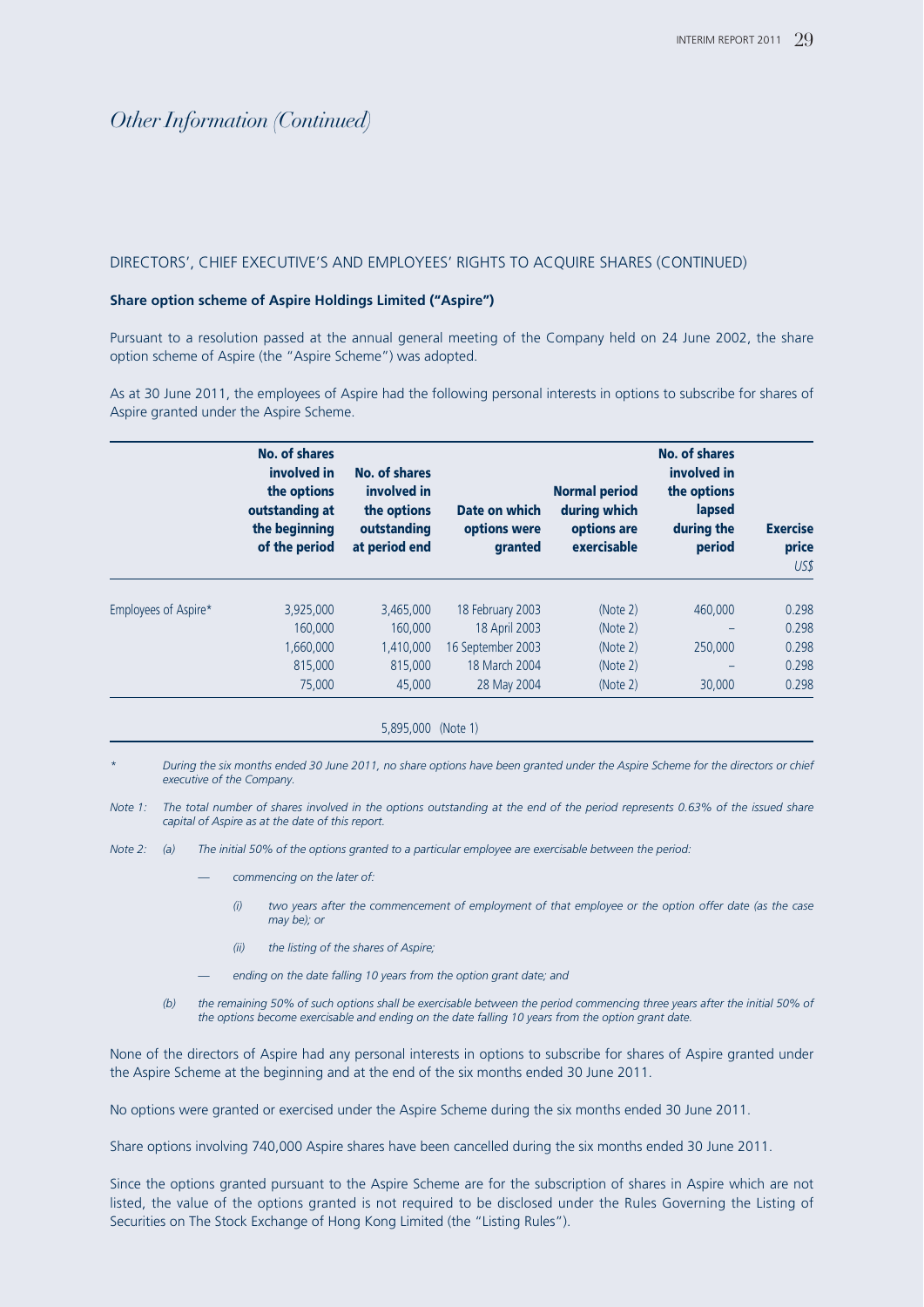#### DIRECTORS', CHIEF EXECUTIVE'S AND EMPLOYEES' RIGHTS TO ACQUIRE SHARES (CONTINUED)

#### **Pre-IPO Share Option Scheme of China Mobile Hong Kong Company Limited**

Pursuant to a resolution passed by the shareholders of China Mobile Hong Kong Company Limited (formerly known as "China Mobile Peoples Telephone Company Limited") ("CMHK") on 4 March 2004, the pre-IPO share option scheme (the "CMHK Pre-IPO Scheme") was adopted to incentivize the then employees of CMHK.

No share options were granted under the CMHK Pre-IPO Scheme after the listing of CMHK on 31 March 2004 and no further share options will be granted under the scheme. There were 70,000 shares involved in the share options granted under the CMHK Pre-IPO Scheme which were outstanding at the beginning and at the end of the six months ended 30 June 2011. All the share options outstanding at the beginning of the six months ended 30 June 2011 were granted to employees of CMHK on 11 March 2004, and the exercise price was HK\$4.55 per share, being the offer price of the shares of CMHK at the time of its initial public offering. Grantees of the outstanding share options are entitled to exercise the share options from 11 March 2005 to 10 March 2014. No share options granted under the CMHK Pre-IPO Scheme have been exercised during the six months ended 30 June 2011. No share options were cancelled or lapsed during the six months ended 30 June 2011. The share options outstanding as at 30 June 2011 were held by 7 individuals, 6 of whom have left the employment of CMHK.

#### SUBSTANTIAL SHAREHOLDERS' AND OTHER PERSONS' INTERESTS AND SHORT POSITIONS IN SHARES AND UNDERLYING SHARES

The Company has been notified of the following interests in the Company's issued shares as at 30 June 2011 amounting to 5% or more of the ordinary shares in issue:

|       |                                                         | <b>Ordinary shares held</b><br>directly<br>indirectly |                | <b>Percentage</b><br>of total<br><b>issued shares</b> |
|-------|---------------------------------------------------------|-------------------------------------------------------|----------------|-------------------------------------------------------|
| (i)   | China Mobile Communications Corporation ("CMCC")        |                                                       | 14,890,116,842 | 74.20%                                                |
| (ii)  | China Mobile (Hong Kong) Group Limited ("CMHK (Group)") |                                                       | 14,890,116,842 | 74.20%                                                |
| (iii) | China Mobile Hong Kong (BVI) Limited ("CMHK (BVI)")     | 14,890,116,842                                        |                | 74.20%                                                |

*Note: In light of the fact that CMCC and CMHK (Group) directly or indirectly control one-third or more of the voting rights in the shareholders' meetings of CMHK (BVI), in accordance with the SFO, the interests of CMHK (BVI) are deemed to be, and have therefore been included in, the interests of CMCC and CMHK (Group).*

Apart from the foregoing, as at 30 June 2011, no person or corporation had any interest in the share capital of the Company as recorded in the register required to be kept under section 336 of the SFO as having an interest in 5% or more of or any short position in the issued share capital of the Company.

#### CHANGES IN DIRECTOR'S BIOGRAPHICAL DETAILS

Changes in director's biographical details since the date of the 2010 annual report of the Company which are required to be disclosed pursuant to Rule 13.51B(1) of the Listing Rules are set out below:

Dr. LO Ka Shui has retired from the board of directors of the Hong Kong Airport Authority on 31 May 2011.

Save as disclosed above, there is no other information required to be disclosed pursuant to Rule 13.51B(1) of the Listing Rules.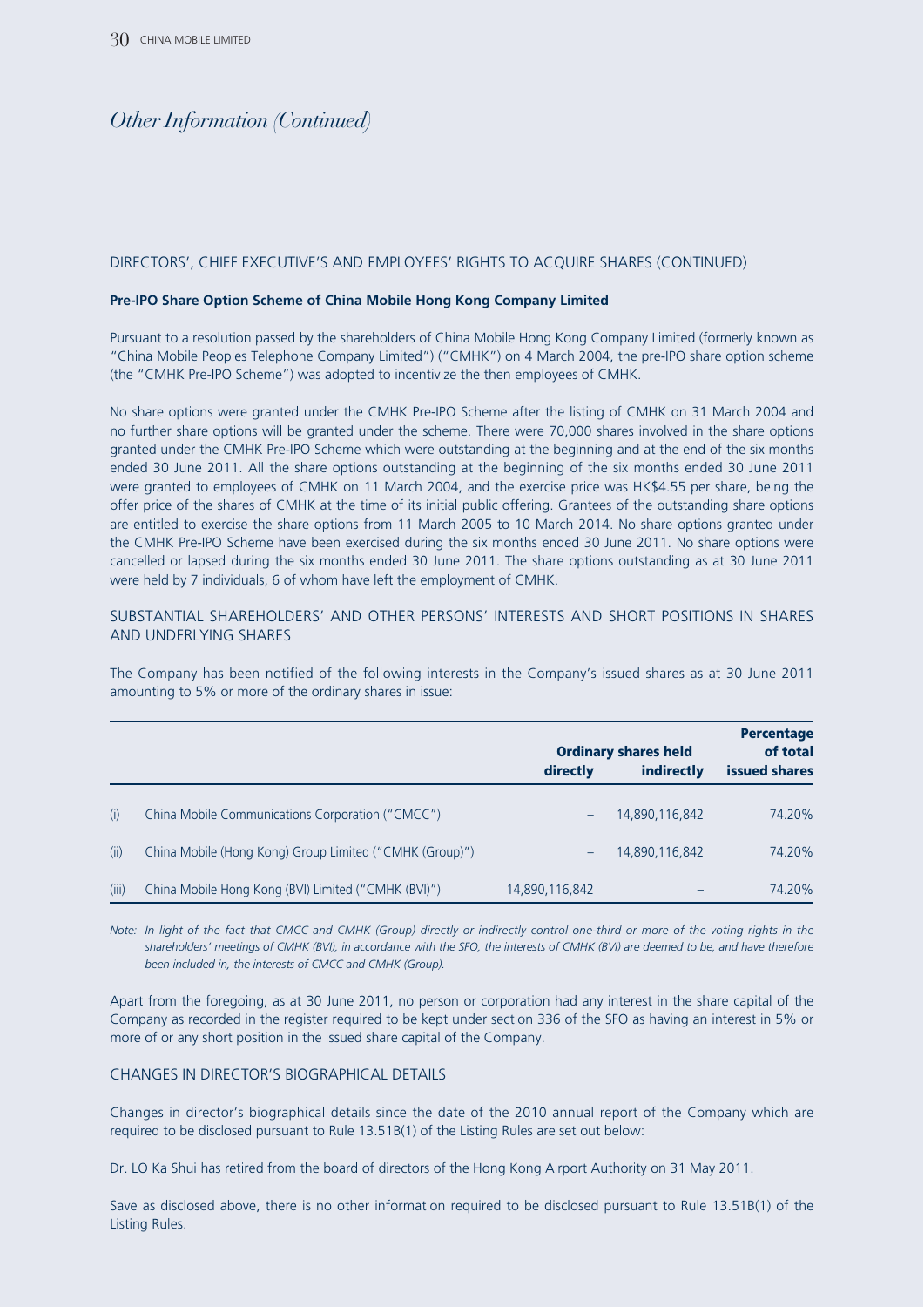#### PURCHASE, SALE OR REDEMPTION OF THE COMPANY'S LISTED SECURITIES

During the six months ended 30 June 2011, neither the Company nor any of its subsidiaries purchased, sold or redeemed any of the Company's listed securities.

#### AUDIT COMMITTEE

The Audit Committee reviewed with management the accounting principles and practices adopted by the Group and discussed auditing, internal control and financial report matters including the review of the unaudited interim financial report for the six months ended 30 June 2011.

#### COMPLIANCE WITH THE CODE PROVISIONS OF THE CODE ON CORPORATE GOVERNANCE PRACTICES

For the six months ended 30 June 2011, the Company complied with all the code provisions of the Code on Corporate Governance Practices as set out in Appendix 14 to the Listing Rules.

#### COMPLIANCE WITH THE MODEL CODE

The Company has adopted the Model Code as set out in Appendix 10 to the Listing Rules, as amended, to regulate the directors' securities transactions. All directors have confirmed, following enquiry by the Company, that they had complied with the required standard set out in the Model Code throughout the period from 1 January 2011 to 30 June 2011.

#### CLOSURE OF REGISTER OF MEMBERS

The Board declared an interim dividend for the six months ended 30 June 2011 of HK\$1.580 per share (before withholding and payment of PRC enterprise income tax) (the "2011 Interim Dividend") to the shareholders of the Company.

The register of members of the Company will be closed from Monday, 12 September 2011 to Thursday, 15 September 2011 (both days inclusive). During this period, no transfer of shares will be registered. In order to qualify for the 2011 Interim Dividend, all transfers of shares accompanied by the relevant share certificates must be lodged with the Company's share registrar, Hong Kong Registrars Limited, at Shops 1712-1716, 17th Floor, Hopewell Centre, 183 Queen's Road East, Wan Chai, Hong Kong not later than 4:30 p.m. on Friday, 9 September 2011. The 2011 Interim Dividend will be paid on or about Friday, 30 September 2011 to those shareholders on the register of members on Thursday, 15 September 2011 (the "Record Date").

#### WITHHOLDING AND PAYMENT OF ENTERPRISE INCOME TAX FOR NON-RESIDENT ENTERPRISES IN RESPECT OF 2011 INTERIM DIVIDEND

Pursuant to the "Enterprise Income Tax Law of the People's Republic of China", the "Detailed Rules for the Implementation of the Enterprise Income Tax Law of the People's Republic of China" and the "Notice regarding Matters on Determination of Tax Residence Status of Chinese-controlled Offshore Incorporated Enterprises under Rules of Effective Management", the Company is required to withhold and pay 10% enterprise income tax on the distribution of the 2011 Interim Dividend to its non-resident enterprise shareholders. The withholding and payment obligation lies with the Company. In respect of all shareholders whose names appear on the Company's register of members as at the Record Date who are not individuals (including HKSCC Nominees Limited, corporate nominees or trustees such as securities companies and banks, and other entities or organizations, which are all considered as nonresident enterprise shareholders), the Company will distribute the 2011 Interim Dividend after deducting enterprise income tax of 10%. The Company will not withhold and pay the income tax in respect of the 2011 Interim Dividend payable to any natural person shareholders whose names appear on the Company's register of members as at the Record Date.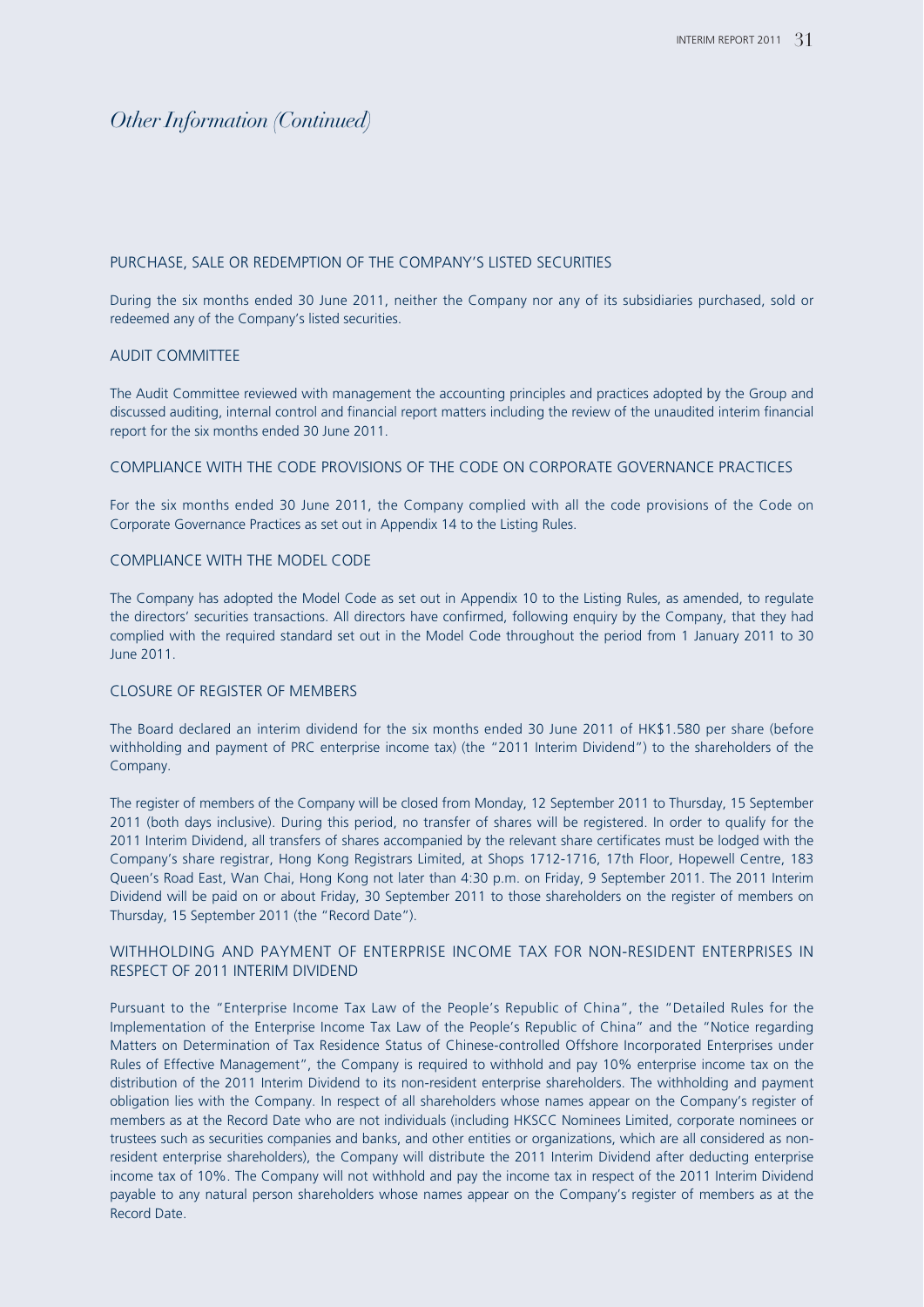#### WITHHOLDING AND PAYMENT OF ENTERPRISE INCOME TAX FOR NON-RESIDENT ENTERPRISES IN RESPECT OF 2011 INTERIM DIVIDEND (CONTINUED)

If any resident enterprise (as defined in the "Enterprise Income Tax Law of the People's Republic of China") listed on the Company's register of members which is duly incorporated in the People's Republic of China ("PRC") or under the laws of a foreign country (or a region) but with a PRC-based de facto management body, does not desire to have the Company withhold and pay the said 10% enterprise income tax, it shall lodge with Hong Kong Registrars Limited documents from its governing tax authority confirming that the Company is not required to withhold and pay enterprise income tax in respect of the dividend to which it is entitled at or before 4:30 p.m. on Friday, 9 September 2011.

If anyone would like to change the identity of the holders in the register of members, please enquire about the relevant procedures with the nominees or trustees. The Company will withhold for payment of the enterprise income tax for its non-resident enterprise shareholders strictly in accordance with the relevant laws and requirements of the relevant government departments and adhere strictly to the information set out in the Company's register of members on the Record Date. The Company assumes no liability whatsoever in respect of and will not entertain any claims arising from any delay in, or inaccurate determination of, the status of the shareholders or any disputes over the mechanism of withholding.

#### FORWARD-LOOKING STATEMENTS

Certain statements contained in this interim report may be viewed as "forward-looking statements" within the meaning of Section 27A of the U.S. Securities Act of 1933, as amended, and Section 21E of the U.S. Securities Exchange Act of 1934, as amended. Such forward-looking statements involve known and unknown risks, uncertainties and other factors, which may cause the actual performance, financial condition or results of operations of the Company to be materially different from any future performance, financial condition or results of operations implied by such forward-looking statements. Further information regarding these risks, uncertainties and other factors is included in the Company's most recent Annual Report on Form 20-F filed with the U.S. Securities and Exchange Commission (the "SEC") and in the Company's other filings with the SEC.